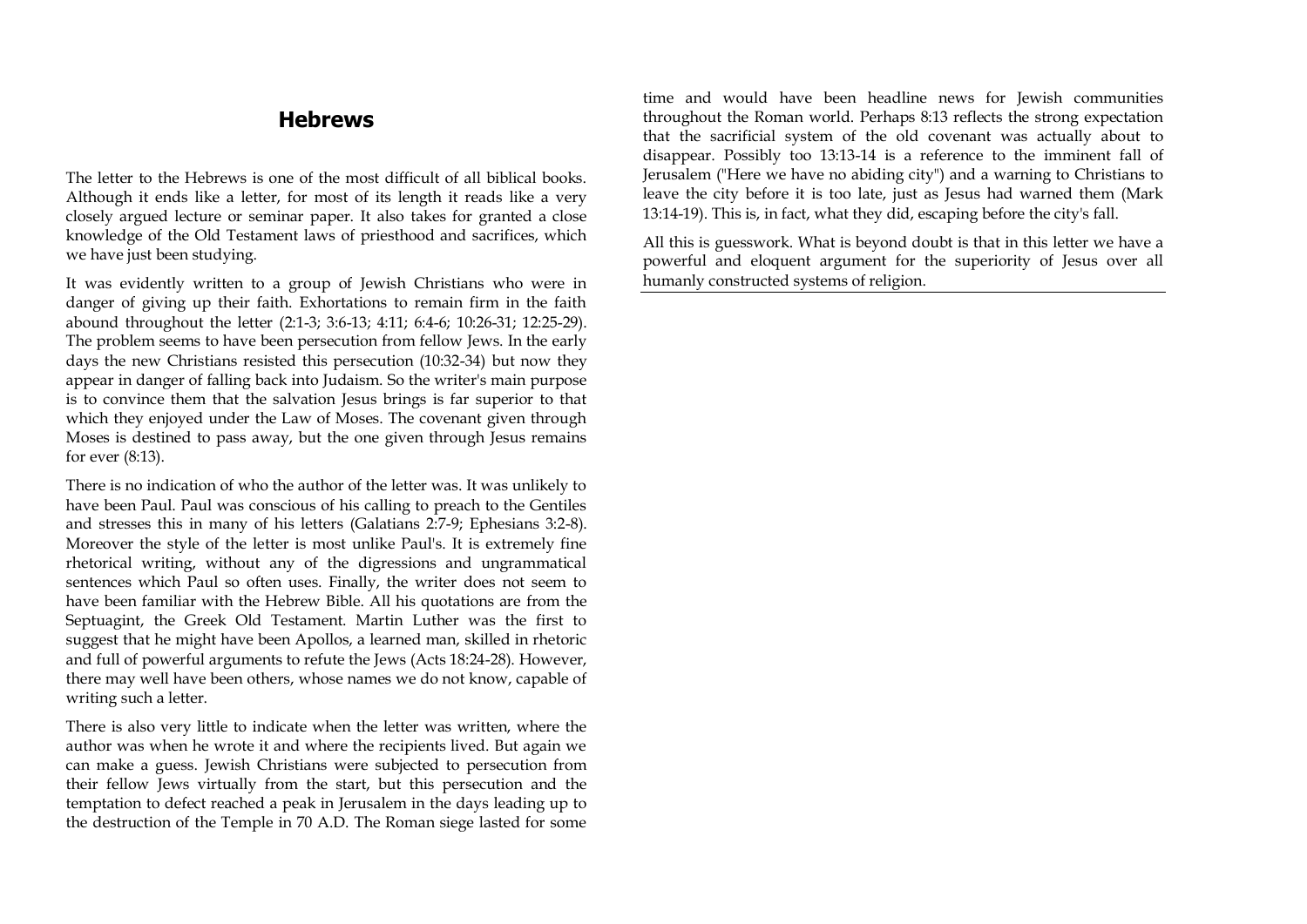## **Day 303. Psalm 8; Hebrews 1:1 - 4:13**

## **"Such a Great Salvation"**

#### **Psalm 8**

The wonder of God's creation and the place of human beings in it. Although small in God's sight, men and women are the rulers of creation.

#### **Hebrews 1:1 - 4:13**

The writer begins straight away with a contrast between the present and the past, since his purpose is to urge his readers to hold fast to their present salvation and not to return to the past. In the past God spoke to his people through the prophets, but "in these last days" he has spoken through his Son (1:1). There was no fully worked out doctrine of the Trinity at the time the letter was written, but the opening verses clearly express the divinity of Jesus in terms which anticipate it. Jesus is creator and heir of all things, the image of God, sustainer of all things by his powerful word, redeemer and ruler. He shares the glory, that is, the essential being of God and is the one who carries out God's purposes (1:1-4).

In late Jewish tradition the Law was given to Moses on Mount Sinai by angels (see Acts 7:53) and it was angels who guarded the people of Israel in the desert (Isaiah 63:9). But Jesus, though a man, is far superior to the angels (1:5-14) and the salvation he brings far superior to the message which they brought. So the writer makes his first appeal: "Do not neglect such a great salvation" (2:2-3).

But, it might be argued, Jesus was only a man and therefore not so great as angels. Again, although the writer did not have the developed doctrine of Jesus' two natures, he anticipates it. But his argument in the rest of chapter 2 is far more significant than this. The "world to come" is to be subjected to human beings, just as this first one was (2:5; Genesis 1:26-28; Psalm 8:4-6). Yet, because of sin, human beings are not in fact ruling the whole universe (2:8). The purpose of Jesus in becoming a man was that he might live, endure temptation, suffer and die on behalf of humanity in order to restore the dominion which should have been ours and then share it with us. It is not as God but as the representative of humankind that he now reigns in the heavenly world (2:9-10).

So if Jesus looks rather unimpressive as a man, suffering with loud cries and tears (5:7), this is because he was suffering on behalf of us all so that he could help us when we are tempted, just as the readers are being tempted (2:18). Jesus was faithful in his earthly life, and so should we be (3:2). The people of Israel rebelled against Moses in the desert and missed out on the salvation which should have been theirs (3:7-19). Our salvation is due to someone greater than Moses (3:1-6) but we may lose it all the same if we are unfaithful in the same way. Paul uses the same argument in 1 Corinthians 10:1-13 and like the writer to the Hebrews ends with the assurance that God can help those who waver through temptation (1 Corinthians 10:13).

Cleverly, the writer takes up another theme of Israel's desert wanderings, which he introduces in the quotation from Psalm 95 and develops with an extremely technical argument. In some passages the Promised Land itself is known as a "rest" for God's people (Deuteronomy 12:9; Psalm 95:11). The first generation of Israelites missed out on that rest because of their lack of faith (4:2). Yet even though their children did enter the Promised Land under Joshua, the psalm speaks of a rest still to come (4:6-9). Like the people of Israel, our salvation consists of a rest (4:3) in which we cease from our labours as God did from his. The labours from which we rest are the works the Law demands (6:1). Instead, we rely on the work of Jesus. We will also see that for this writer faith is the capacity to endure suffering in the hope of what is to come (11:1).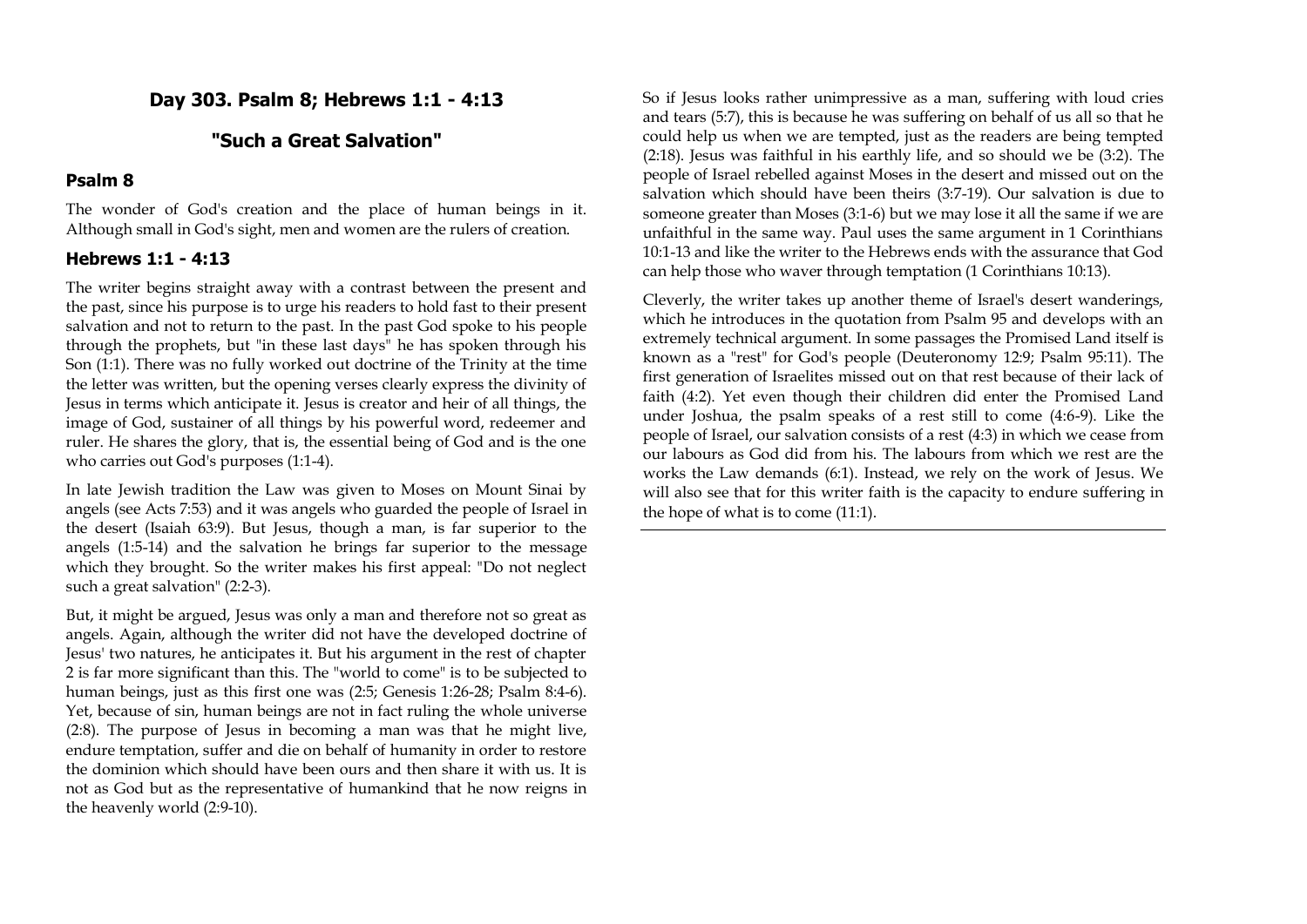## **Day 304. Psalm 110; Hebrews 4:14 - 7:end**

### **Jesus, our High Priest**

#### **Psalm 110**

A psalm of praise to the King as God's appointed ruler, whose enemies God will crush. The King is also a priest after the order of Melchizedek, the ancient king of Jerusalem mentioned in Genesis 14:18-24. The psalm probably began in Jerusalem before it was conquered by David. When he made it his capital, he took over the tradition by which its kings were also priests (2 Samuel 8:18; in some versions, see marginal note). By the time of Jesus and the early Church the psalm was accepted as referring to the Messiah (see Acts 2:34-35).

#### **Hebrews 4:14 - 7:end**

In chapter 2, the author speaks of Jesus as the representative man, the one who restores the sovereignty of mankind over God's creation. To achieve this, he had to be "made like his brothers and sisters in every way" (2:17). For the Jews it was natural to think of such a person as a high priest since he was the representative of the people who made atonement for them (2:17). In this passage, he takes up the image of Jesus as a high priest and develops it.

First he shows that Jesus is a genuine high priest. As the representative of the people, the high priest has to be chosen and has to be one of them (5:1- 3). The fact that he offers sacrifices for his own sins (Leviticus 4:3-12) shows that he is touched by the same weaknesses (5:2-3). These things are true of Jesus: the quotations from Psalms 2 and 110 show that he was chosen by God (5:4-6) and the sufferings he endured enabled him to understand from experience our human weakness (5:7-9).

At this point, he breaks off to warn his readers against complacency. Perhaps they do not think any of what he is offering is worth learning. But, he reminds them, they are called to maturity (6:1; see Philippians 3:13-15; Colossians 1:28). He then puts both sides of the mystery of God's election. On the one hand, God's calling is sure; he is able to perform what he has promised (6:13-end). But on the other, we may let go of it and fall away. It is clear that he envisages the possibility that some who have accepted

Christ and received the Holy Spirit may return to their old ways and actually be worse off than before (6:4-8). The words in 6:9-12 are to balance warning with encouragement as he does throughout the letter. To believe, as many do, that one experience of grace guarantees our salvation whether or not we remain faithful to Christ is to fall into the same complacency of which the writer warns.

In chapter 7 he returns to his theme and shows how the priesthood of Jesus is greater than that of the high priest in Jerusalem. First he introduces Melchizedek, who was by his name "king of righteousness" and by his position "king of peace," but who is not given any genealogy or any note of his birth or death. He then shows

- 1. that Melchizedek was greater than Abraham and thus greater than Levi, since Abraham gave him a tithe and he blessed Abraham (7:4- 10);
- 2. that Psalm 110 looks forward to a new priesthood, which implies that the existing priesthood was not perfect (7:11-14);
- 3. that the basis of Jesus' priesthood is the resurrection by which he lives for ever to intercede for us, comparing this with Melchizedek of whom it is simply said that he lives (7:3,15-25);
- 4. that Jesus' priesthood is unshakeable because it was confirmed by God with an oath (7:20-22);
- 5. that Jesus offers a better sacrifice than does the Jerusalem high priest, a point which he will develop in greater detail in chapter 9 (7:26-end).

As high priest Jesus is not only able to sympathise with our weaknesses because he has been tempted in every way that we are tempted, but because he has triumphed over temptation he is pure, blameless and holy, the Son who has been made perfect for ever (7:26,28).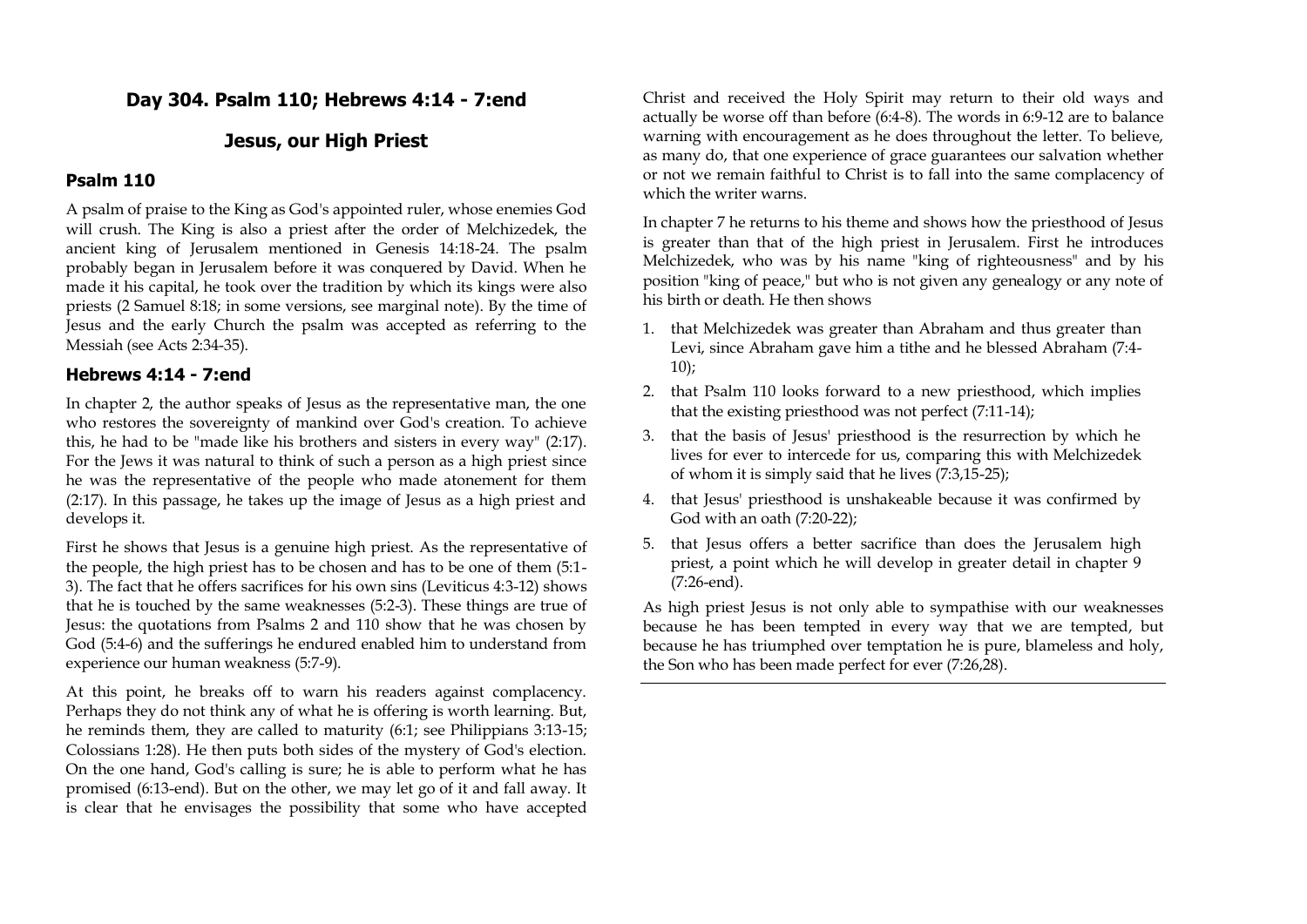## **Day 305. Psalm 40:1-10; Hebrews 8 - 10**

## **The New Covenant**

### **Psalm 40:1-10**

A song of praise from one who makes obedience to God his greatest desire. He speaks of himself as a willing slave, one who, because he loved his master, decided to stay with him when he could be released because he loved him, and in token of this had his ear pierced (40:6; Exodus 21:2-6).

## **Hebrews 8 - 10**

Having presented Jesus as the representative man, the writer then portrayed him as our perfect high priest. He now goes on to examine the sacrifice this high priest offers and the covenant in which it takes effect.

He begins with a contrast which governs the whole of this section, a contrast between the true tabernacle in heaven and the copy of it on earth. The glory of the first tabernacle was that it was made according to the pattern given to Moses on Mount Sinai and therefore planned by God himself (8:5; Exodus 25:9). But, the writer argues, this implies that there must be an original, a greater and perfect tabernacle (8:2-6). Not only must there be an original and perfect sanctuary, there must also be a new and better covenant, since Jeremiah looked forward to the end of the old covenant and the coming of a new in which God would forgive his people's sins (8:7-13).

Having introduced the perfect sanctuary of which the earthly tabernacle is a copy and the new covenant for which the old gives way, he moves to his conclusive point: the sacrifices of the old covenant could never forgive sins. The description of the tabernacle in 9:1-5 draws attention to the Most Holy Place, separated by a curtain, containing the ark of the covenant. (The three things said to be inside the ark are drawn from Exodus 16:33-34, 25:16 and Numbers 17:10-11.) Once each year the high priest entered the Most Holy Place, the place of the presence of God, taking with him the blood of the bull sacrificed for his own sin and that of the people (9:1-7).

But the sacrifice of the Day of Atonement only removed ritual impurity, enabling the tabernacle to be used in worship for another year; it did not deal with a guilty conscience. Under the old covenant, there were no

sacrifices for deliberate sin (Numbers 15:30-31). In contrast, the blood which Jesus took into the heavenly sanctuary was his own blood that clears the conscience, sets us free from "dead works" and enables us to serve a living and holy God (9:11-15).

Then the writer introduces a further argument, based on the fact that the same Greek word can mean both "will" and "covenant." Like a will, a covenant must be ratified with a death (9:16-17). Thus, the first covenant required the death of an animal to ratify it and yearly sacrifices to maintain its effectiveness. But the new covenant is based on the one perfect sacrifice of Christ himself.

Thus the writer moves to his astonishing conclusion: the Jewish Law and its elaborate sacrificial code is only a shadow of the real covenant which was to come (10:1)! The fact that sacrifices must be made continually year by year proves that it can never finally deal with sin (10:2-4). In fact, Jesus brings to fulfilment that other Old Testament tradition that what God required was obedience rather than sacrifice (1 Samuel 15:22; Psalm 40:6-8; Isaiah 1:10-17; Amos 5:21-24). Whereas the sacrifices of the Temple fell short, Christ's obedience fulfilled God's righteous demands perfectly (5:7- 10) and introduced the new covenant by which sins are forgiven.

Having demonstrated the superiority of the new covenant over the old, the writer warns his readers again not to let go of it. The blessings of the new covenant are ours by faith and remain ours as long as we continue to live by faith. He now shows us what faith means: the confidence with which we approach God (4:14-16; 10:19-22) and the perseverance by which we continue in the face of persecution (10:35-36).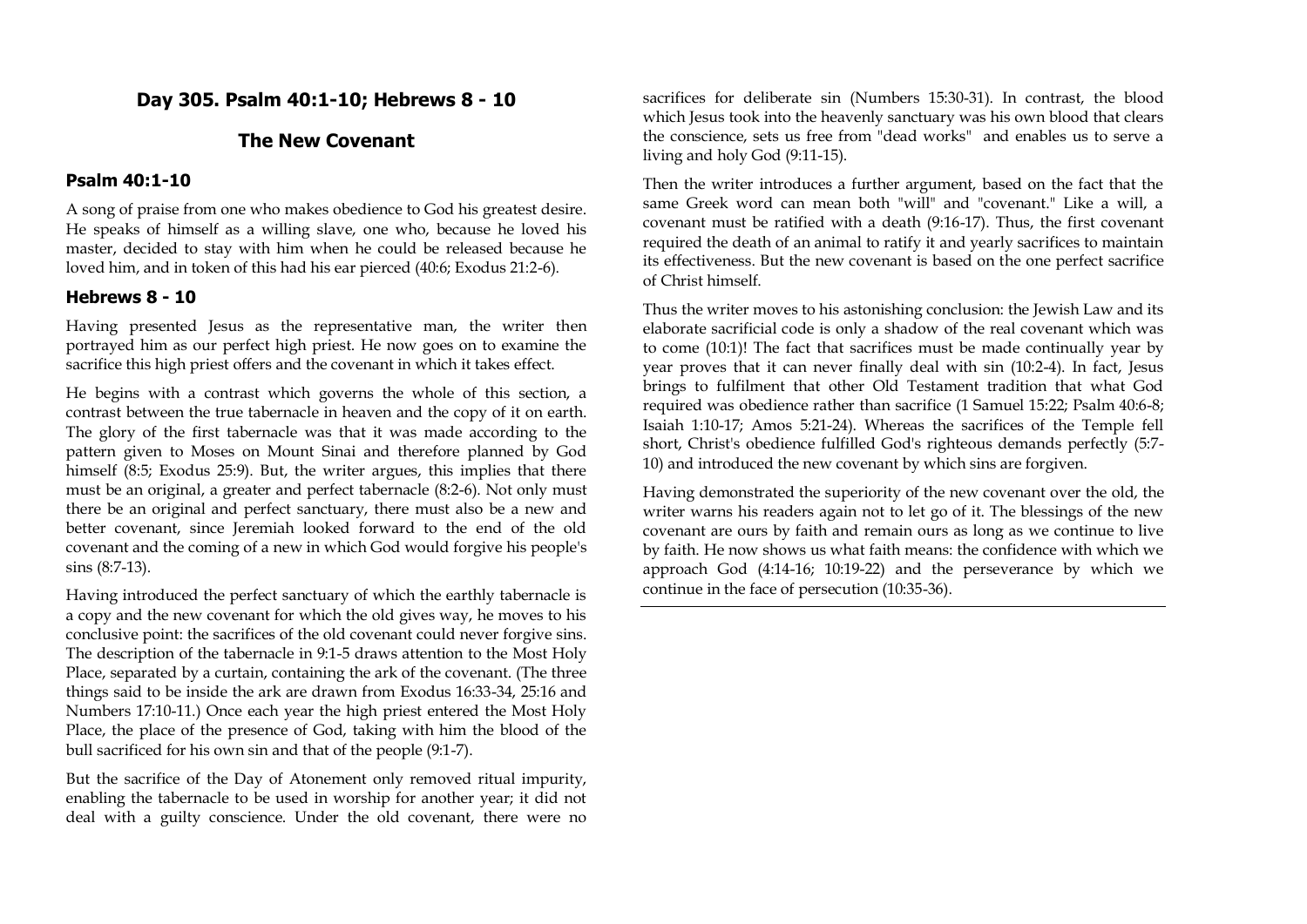## **Day 306. Psalm 40:11-end; Hebrews 11 - 13**

## **Faith or Failure**

#### **Psalm 40:11-end**

A prayer for help in time of persecution.

#### **Hebrews 11 - 13**

God has prepared a new covenant for us under which Jesus is our perfect high priest, who offered for all time the one perfect sacrifice which cleanses us from all sin. But we need faith to receive this gift and make it our own. Faith is the confidence by which, metaphorically, we enter the Most Holy Place where Jesus has gone before, opening the way for us to follow (10:19- 20; see 6:19-20; 9:8). Faith is also the confidence by which we persevere in the face of hardship (10:35-36). And faith is the assurance of the reward to come for those who endure (10:39 - 11:1).

To endure in the face of suffering, we need faith, so the writer shows that this was exactly how the great men and women of the Old Covenant won divine approval (11:6). Most of those he mentions also shared some aspect of his readers' situation. Abel offered a better sacrifice than his brother (11:4; see 7:27; 9:12-14) and was murdered for it. Noah condemned the world by the measures he took for his own salvation. Abraham left his family and lived as a stranger, looking forward to a better country and a lasting city (11:8-10,13-16). Moses left the security of Egypt to endure persecution "for the sake of Christ" (11:24-26). Here the application breaks through the strict interpretation of the passage. Others achieved great things but were persecuted as well, became outcasts and some suffered death, looking forward in faith to what they had been promised (11:32 end).

The example of these servants of God under the old covenant should inspire us to look to Jesus. He is the author of our faith, the pioneer who suffered in order to bring salvation to many brothers and sisters (12:2; see 2:10). He is also the perfecter of our faith, the one who himself was made perfect so that by following him in his suffering we should be perfect (12:2; see 5:7-9). Jesus endured persecution from his own people and so will we (12:3). Rather than give up our faith, we should see this as the necessary

discipline by which we become true children, just as he is the Son (12:5-11; see 1:2; 2:10; 5:8). Instead, we must live lives of holiness in fear and reverence, remembering the awefulness of the God whom we serve (12:14 end). Otherwise, like Esau, we risk losing the inheritance which should be ours.

The practical advice of the last chapter, while relevant to all, is especially apt for those enduring persecution. Fear and suspicion should not lead them to become isolated. Love and hospitality should continue and those imprisoned should not be forgotten (13:1-3). Discipline in the areas of sex and money is important (13:4-6) and leaders should be honoured and obeyed (13:7-8,17).

Legalistic teaching was a danger to all churches (see Colossians 2:8-end) but perhaps especially among the Jewish Christian community. Our "ceremonial food" is Jesus Christ himself in the eucharist (13:9-10). Our sacrifice consists in praise and deeds of love and kindness (13:15-16).

In a final reference to the old sacrificial code, the writer compares Jesus to the animal sacrificed on the Day of Atonement, whose body was burned outside the camp (13:11-12). This was a place of disgrace, where the parts of the animals not used in the sacrifices were disposed of and where unclean people were confined (Leviticus 16:27; 13:45-46). As followers of Jesus, we should be prepared to bear the disgrace of being outside the camp, rejected by those among whom we live. These words may also have a special purpose, advising the Christians in Jerusalem to leave the city that is soon to perish in favour of a heavenly city (13:13-14).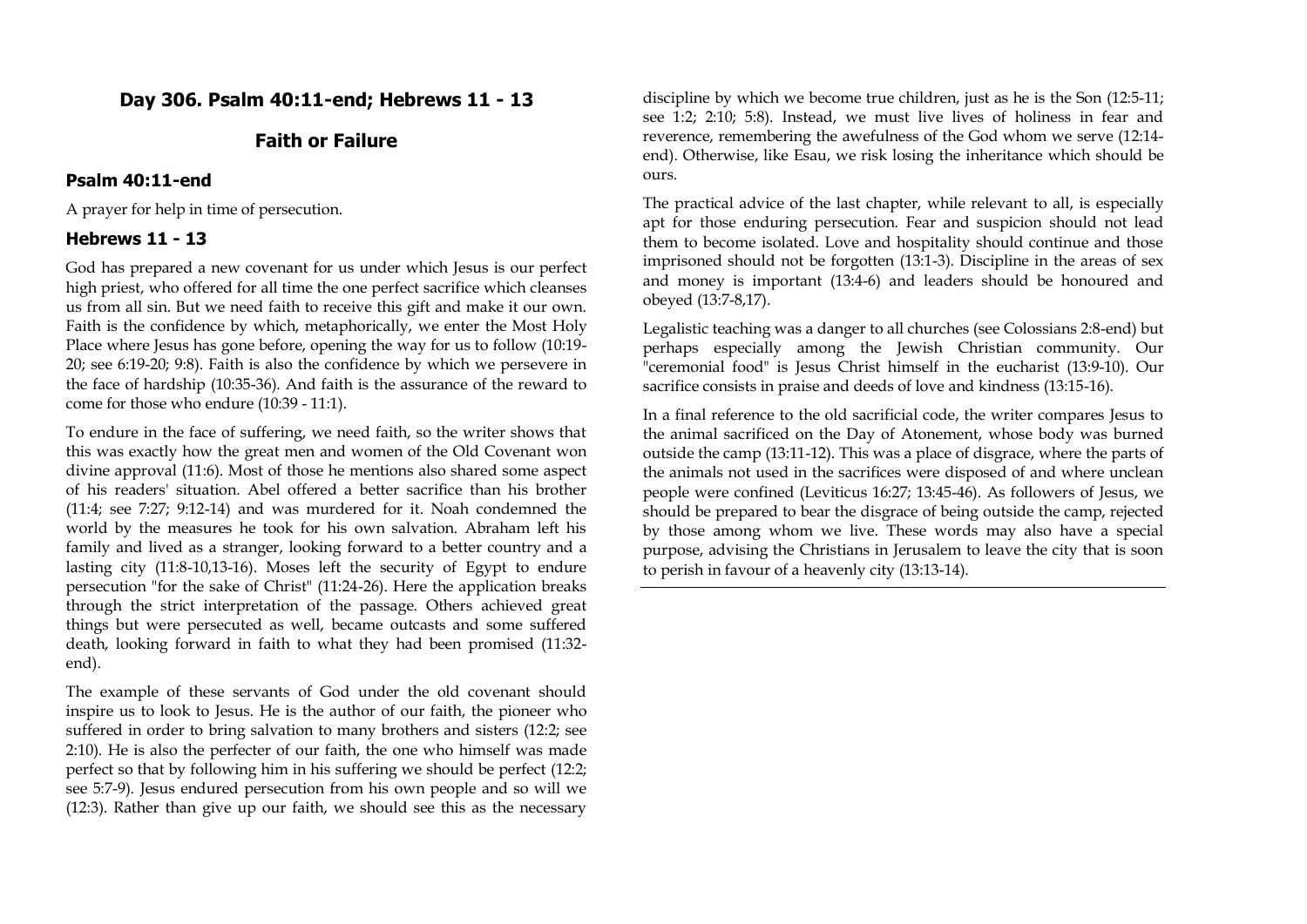## **Day 307. Psalm 120; James**

## **True Christian Maturity**

#### **Psalm 120**

The singer is a man of "shalom", peace, whose spirit is oppressed by the harsh, selfish words of those around him. He seeks help in the Lord's peaceable wisdom.

#### **James**

James was the Lord's brother and leader of the Church in Jerusalem (Acts 12:17; 15:13; 21:17; Galatians 2:9). Like Hebrews, his letter is written for Jewish Christians familiar with the Law and living under persecution, although not so grave as that facing the readers of Hebrews. His subject is not the ceremonial aspects of the Law but the practical. The letter has been criticised for what appears on the surface to be an almost total lack of distinctive Christian content and for a view of faith which seems to put the emphasis on good deeds. Martin Luther even called it a "right strawy epistle" and questioned its right to inclusion in the Bible. But these are examples of the surface judgements of which James himself was so critical (4:11-12). While remaining a Jew, the spirit of James's message is that of Jesus, and there are several echoes of the Sermon on the Mount, especially the warnings against pursuing wealth and judging by appearances, and in 3:13-18, where the values of true Christian wisdom echo those set out by Jesus in the Beatitudes.

The opening chapter presents the message of the whole book in a nutshell. The persecution his readers are experiencing will, if they allow it, result in true Christian maturity (1:2-4). Maturity consists in the possession of true Christian wisdom, which is practical rather than theoretical (1:5; 3:13-end) and is given to the person who asks in faith (1:5-8). This wisdom enables us to distinguish between true and false, between the outward appearance of blessing and true inward happiness (1:9-11). But first we must stand fast under trial, not blaming God for what happens to us, but recognising that difficult circumstances are sent to refine us and remove the selfish desires which govern us (1:12-18; 4:1-5). Rather than speaking, we should be ready to listen to the word of God and, having listened, to obey (1:19-25; compare these verses with Psalm 39, for example, and the many verses in Proverbs

which commend good speaking). True Christian living is a matter of action, not words (1:26-27).

The rest of the letter develops the themes of the opening chapter, teasing out the difference between theoretical and practical, outward and inward. Inwardly, true wisdom means purity, kindness, mercy, humility and peaceableness (3:17 - 4:10). Outwardly it means good deeds (1:26-27; 3:13). There is a false wisdom consisting inwardly of "faith" which is merely theoretical and does not lead to action (2:14-end) and outwardly of eagerness to speak and especially to become a teacher (3:1-12). That is why we must be slow to judge others (2:12-13; 4:11-12) lest we judge by appearances rather than reality.

The commonest example of judging by appearances and one of the easiest errors to fall into is to judge a person by wealth and status (2:1-11) or to desire it for ourselves (4:1-5). Wealth is the outward epitome of well-being, but people who delight in it have their reward already (5:1-6). The Christian is not to aim at wealth and power but humility and contentment (4:6-10), not to take pride in worldly success or well-being but to submit to God's providence (5:13-end). We are not called to prosperity in this life, but to wait for the Lord's coming with patience (5:7-11) and prayer (5:13-18).

Finally, like all the Lord's words, this message is not just for hearing but for doing (1:21-22). So if anyone uses this letter to help someone else return to the straight and narrow they will be blessed (5:19-20).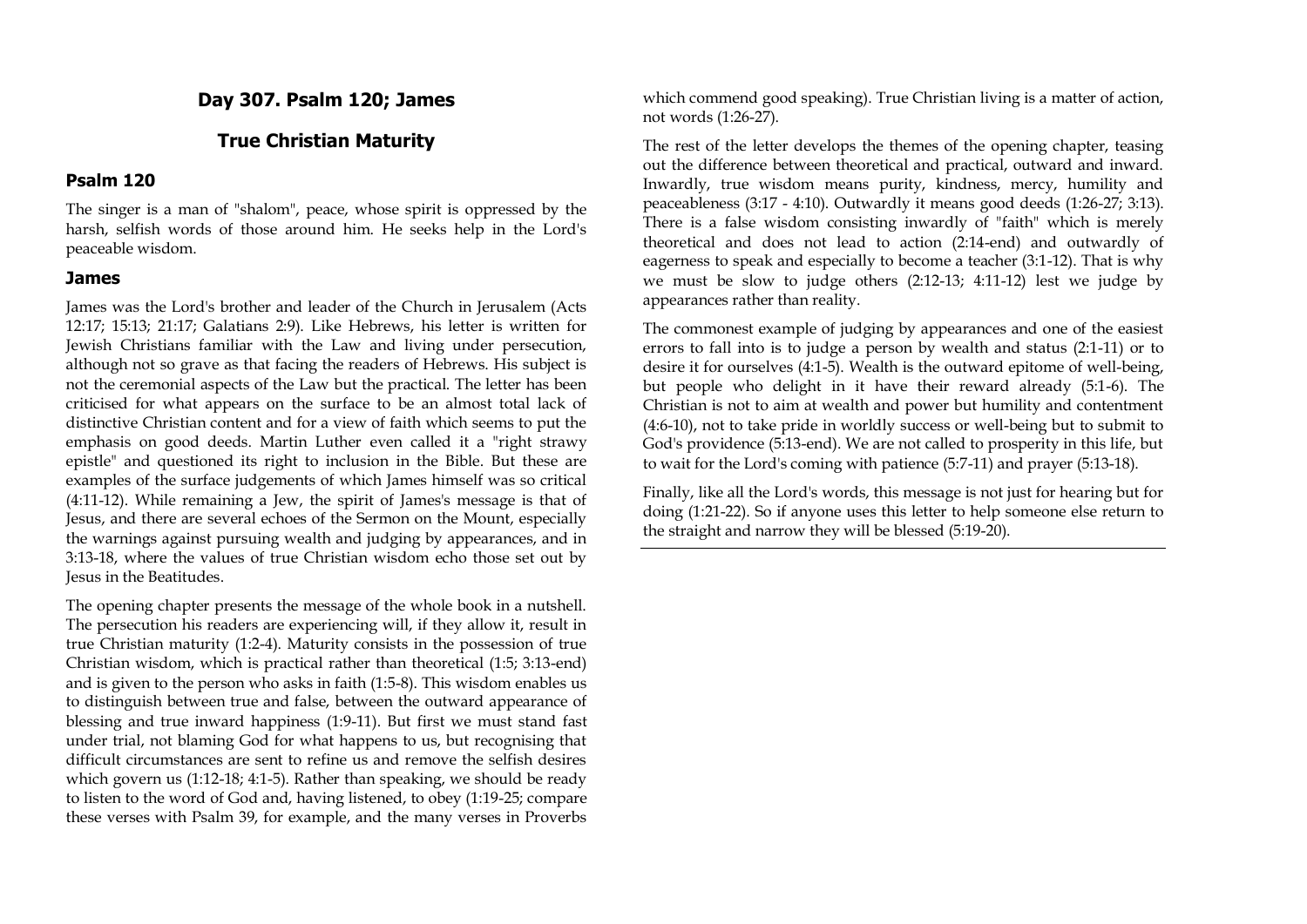# **Matthew's Gospel**

Like Luke, the author of Matthew probably had a copy of Mark's gospel in front of him as he wrote and like Luke he follows its general outline, recounting the story of Jesus from his birth, his baptism and temptations, his public ministry in Galilee, the transfiguration at Caesarea Philippi, followed by the journey to Jerusalem and his death and resurrection. But also like Luke, Matthew is not slavish in the way he uses Mark, feeling quite free to change the order of events and alter the recorded words of Jesus.

In particular, Matthew adds a considerable amount of Jesus' teaching. Some is included in stories of encounters with his enemies, but most is arranged in five blocks: the Sermon on the Mount (chapters 5-7), the charge to the disciples (chapter 10), parables of the Kingdom (chapter 13), values for the Church (chapter 18), and the end of the age (chapters 24 and 25). These five blocks have been said to parallel the five books of Moses, portraying Jesus as bringing to Israel a new Law for a new age.

Certainly, Matthew has a feel for the Law. There are several instances where the words of Jesus recorded in Mark are altered in a way which shows Jesus giving a definitive judgement in a particular rabbinical debate (Mark 10:10-12; Matthew 5:31-32). Possibly, the whole gospel is a teaching manual to instruct new converts from Judaism in the ways of Christian faith.

But Matthew is much more than a teacher of the Law. The gospel he offers us is a portrayal of Jesus as Messiah and Son of God, whose revolutionary life and teaching had a huge impact on everyone he met and who called his followers to costly commitment in the way of the cross.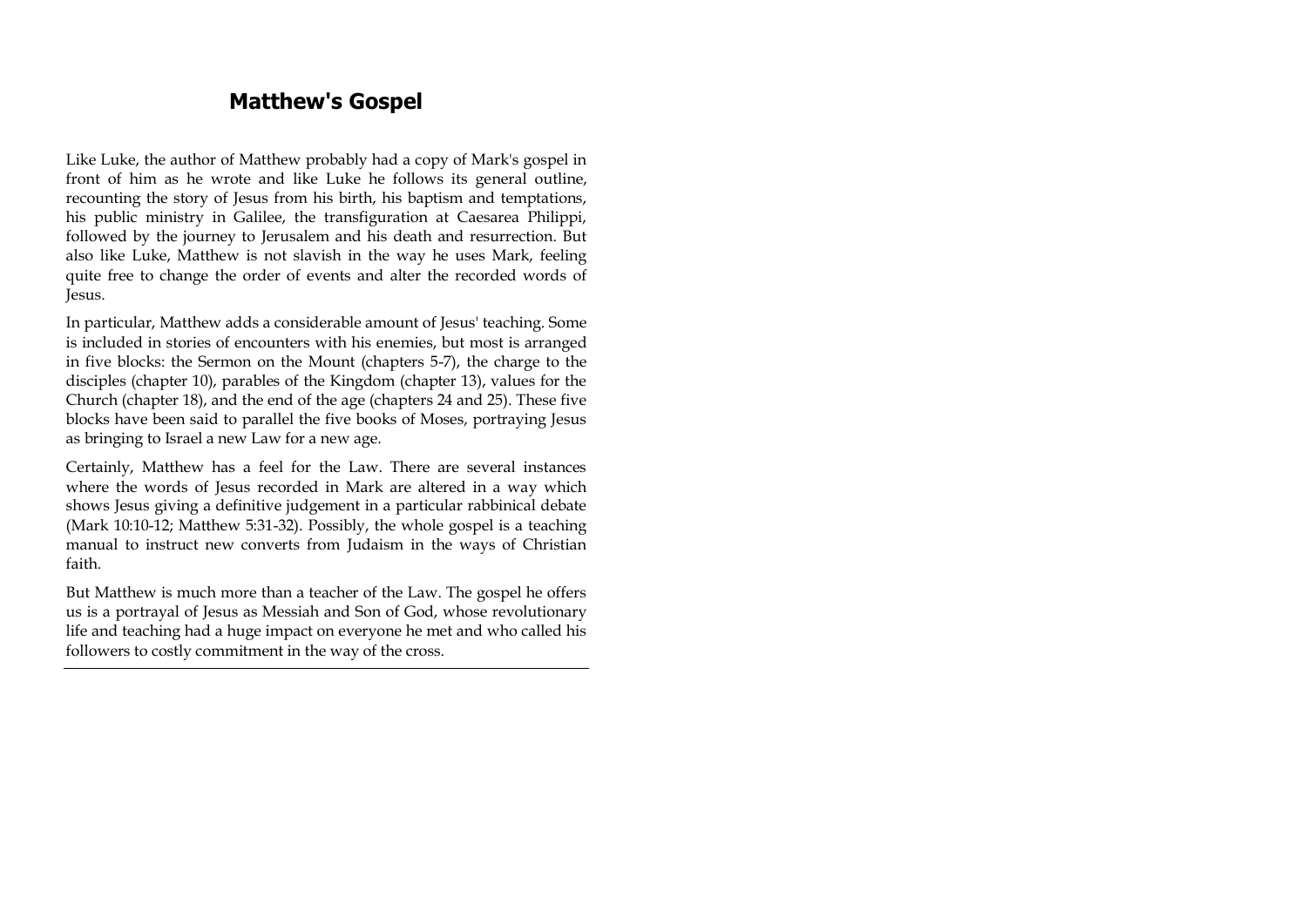## **Day 308. Psalm 126; Matthew 1:1 - 4:16**

## **The Son of God**

#### **Psalm 126**

Israel rejoices when God restores them.

#### **Matthew 1:1 - 4:16**

The birth narratives and account of Jesus' early life set the scene for what is to come in the rest of the Gospel and foreshadow its major themes. He is introduced as the Messiah, the Jewish people's expected king in the line of David, and as "Son of God". In the visit of the magi from the East, the Gentiles acknowledge him King and worship him.

In contrast to Mark, Matthew builds slowly to the title "Son of God." First he is introduced as Messiah, Son of Abraham and Son of David and his genealogy given (1:1). All Jews of importance would expect to be able to trace their ancestry back to some significant ancestor (see Ezra 7:1-5). Jesus' genealogy includes Abraham, Judah and all the royal line.

The story of his birth is told from Joseph's point of view, a devout Jew and himself the descendant of David (1:20). The appearance of the angel of the Lord with a special message is a common theme in the Old Testament and especially in those passages where God is about to embark on some saving work (Genesis 22:11,15; Exodus 3:2; Judges 13:3). The angel announces not only the name but the significance of Jesus: he will save his people "from their sins" (1:21). The theme of Jesus' battle against sin on behalf of his people also runs through the gospel (4:17; 9:13; 26:28).

Then he is called Emmanuel, recalling the promise to Israel that God would dwell among them (Exodus 25:8; Psalm 46:7,11; Ezekiel 48:35). Later, Matthew shows Jesus as the one who is with his people by fulfilling the hope for Jerusalem in the coming age (18:20; 28:20). Next he is "King of the Jews" and Messiah (2:2-6), receiving the worship and the wealth of the Gentiles (Isaiah 2:2-3; 60:1-14; Zechariah 14:16). Finally God himself calls Jesus "my Son" (2:15). The title "Son of God" is the controlling theme of the gospel (11:27; 14:33; 17:5 26:63-64). The birth narrative is explicit that Joseph is not Jesus' father (1:25 and the repeated phrase "the child and his mother" in 2:13,14,20,21).

John the Baptist is introduced as the forerunner. His dress identifies him as Elijah (3:4; see 2 Kings 1:8), who was expected to precede the Messiah (17:10-13; Malachi 4:5-6). Elijah's preaching separates Israel according to whether or not they repent (3:7-10) and, as we shall see in the passages to come, Jesus' preaching will have the same effect.

The quotation in 2:15 is taken from Hosea 11:1, where "my Son" refers to Israel. At his baptism, Jesus is anointed for ministry by the Holy Spirit and his status as God's Son is reaffirmed (3:16-17). As God's Son, Jesus takes on the vocation of Israel. As Israel were led through the Red Sea into the wilderness, the baptism is followed by the temptations in the wilderness. All his answers to the devil are taken from Deuteronomy and express the lessons of the wilderness wandering (4:4,7,10). Israel grumbled when they went hungry, but Jesus endured; Israel put the Lord to the test but Jesus refused; Israel turned from God to worship the golden calf, but Jesus worshipped God alone. Where Israel failed, Jesus will succeed, but the outcome of his faithfulness is to be his suffering and death.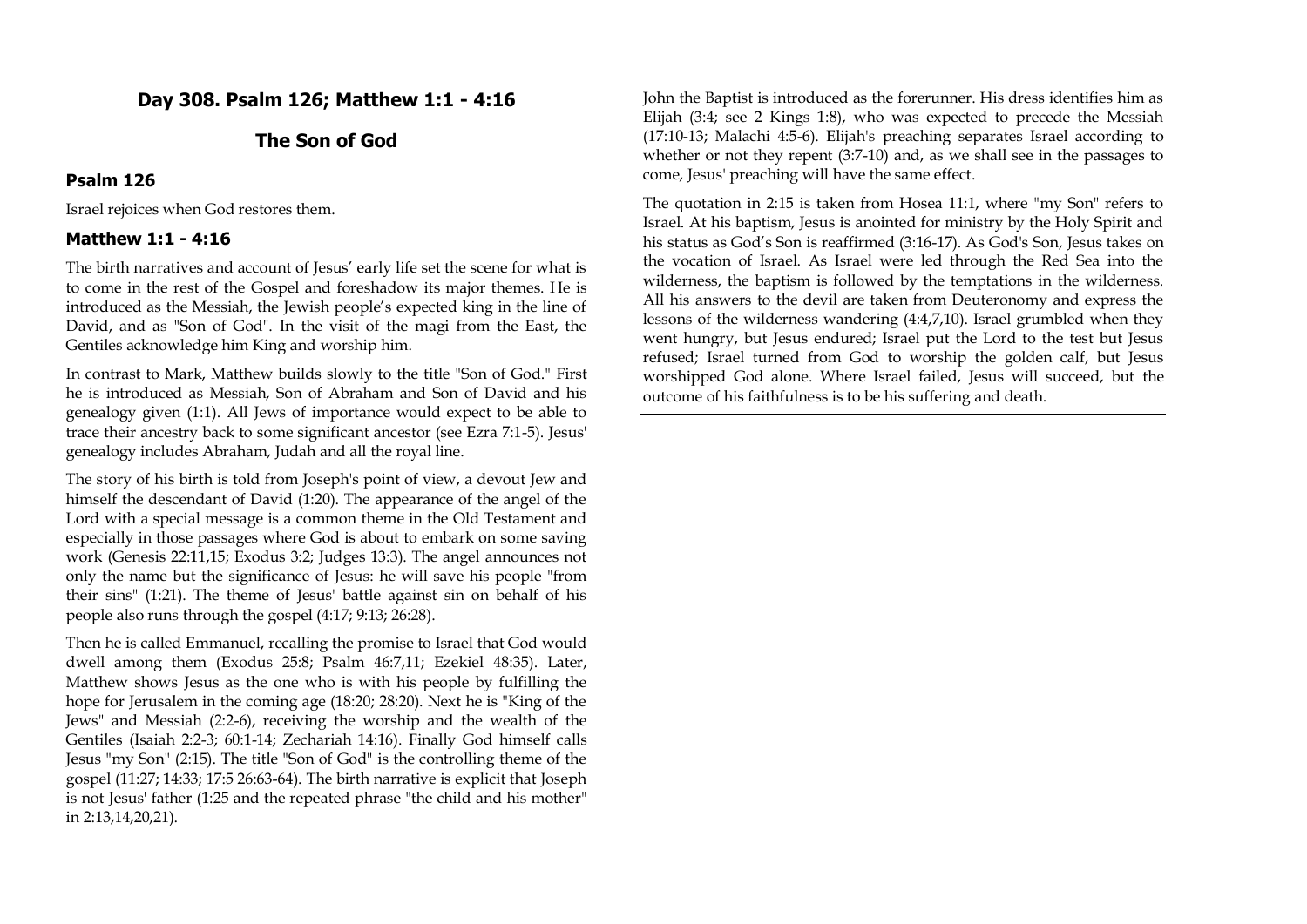## **Day 309. Psalm 51; Matthew 4:17 - 5:end**

#### **The New Law**

#### **Psalm 51**

Sin goes deeper than wrongdoing. It is an attitude of heart that only God can deal with. But to the one who brings a broken spirit as his offering, God responds by granting a willing spirit, the inward desire to keep the Law.

### **Matthew 4:17 - 5:end**

The words "from that time" in 4:17 signal a new stage in Jesus' ministry when he emerges into public life. The same words occur at 16:21, when the focus shifts to the journey to Jerusalem with the disciples.

Jesus' public ministry has a two-fold theme: repentance and the kingdom of heaven. In the following chapters we will see him attacking sin in all its forms, announcing the Kingdom as a present reality and calling people to enter it.

His first act is to call disciples. By doing so, he becomes a Rabbi, a travelling teacher. Normally, the disciples chose the teacher. The fact that Jesus chooses his disciples is the first sign of the newness of the coming Kingdom. The disciples play a key role in the gospel: they are the ones who receive Jesus' teaching, even though they are not very good at understanding it. Later, they will pass it on to others (5:1-2; 10:1; 16:21; 28:19-20).

Next we see Jesus surrounded by great crowds, teaching, preaching and healing. This summary gives us the context in which everything in the next few chapters takes place. There is a large crowd consisting of all kinds of people with varying degrees of faith; and there are the disciples to whom Jesus is entrusting the secrets of the Kingdom (13:10-13). The Sermon on the Mount is for the disciples (5:1-2). Throughout chapters 5 - 7, the word "you" refers to those who have left everything to follow Jesus (4:20,22; 19:27).

The main question for any Rabbi was how he stood in relation to the Law. Some interpreted it leniently, some strictly. Jesus went further than any Rabbi of his time. He had come to fulfil the Law by bringing a righteousness greater than that of the Pharisees and other Rabbis (5:17-20). At the heart of this righteousness is repentance and forgiveness. Jesus

fulfilled the Law by his death for the forgiveness of sins (1:21; 9:6-8,10-13; 20:28; 26:28). Because of his death, we, his disciples, can fulfil the Law by living according to its intention rather than the letter and so bring glory to God (5:16).

The heart of Jesus' new Law is the Beatitudes, the Christian equivalent of the Ten Commandments. They mark a radical break with other Jewish Rabbis because Jesus commends the piety of those who have no Rabbi. The "poor in spirit" were the ones the Rabbis overlooked because they were not important enough, but who tried to live faithfully in the details of their everyday lives. Examples of their piety are found in the pilgrimage psalms, 120 - 134. The values Jesus commends are mercy, humility, purity, peacemaking and endurance under persecution (the same qualities James identifies as genuine wisdom: James 3:13-18). They are for people whose main concern is a heart that is right before God rather wealth, status, outward happiness and the praise of men and women.

The letter of the Law is not enough. Jesus' disciples are to take as their rule what James calls the "royal law" and the "law of freedom" (James 2:8,12) and Paul the law of love (Romans 13:8-10; Galatians 5:22-24). To avoid murder is not enough; our anger is to be under control (5:21-26). To avoid adultery is not enough; our sexual desire is to be under control (5:27-32) and Jesus takes a very strict position on divorce (5:31-32; 19:3-9). To keep oaths is not enough; we should always be people of our word (5:33-37). To keep within the bounds of strict retaliation is not enough; we should give generously even to those who oppress us (5:38-42). To love our neighbours is not enough; real love embraces our enemies as well (5:43-48).

This is a law for children of a heavenly Father (5:45,48). Jesus the Son of God comes to make his disciples children of God like him. One essential qualification for being his disciple is to be baptised for the forgiveness of sins (3:11; 28:19). This means following Jesus in his baptism, when he fulfilled all righteousness and was declared God's Son (3:15,17). In chapter 6 the life of God's children is contrasted with those who look for outward approval.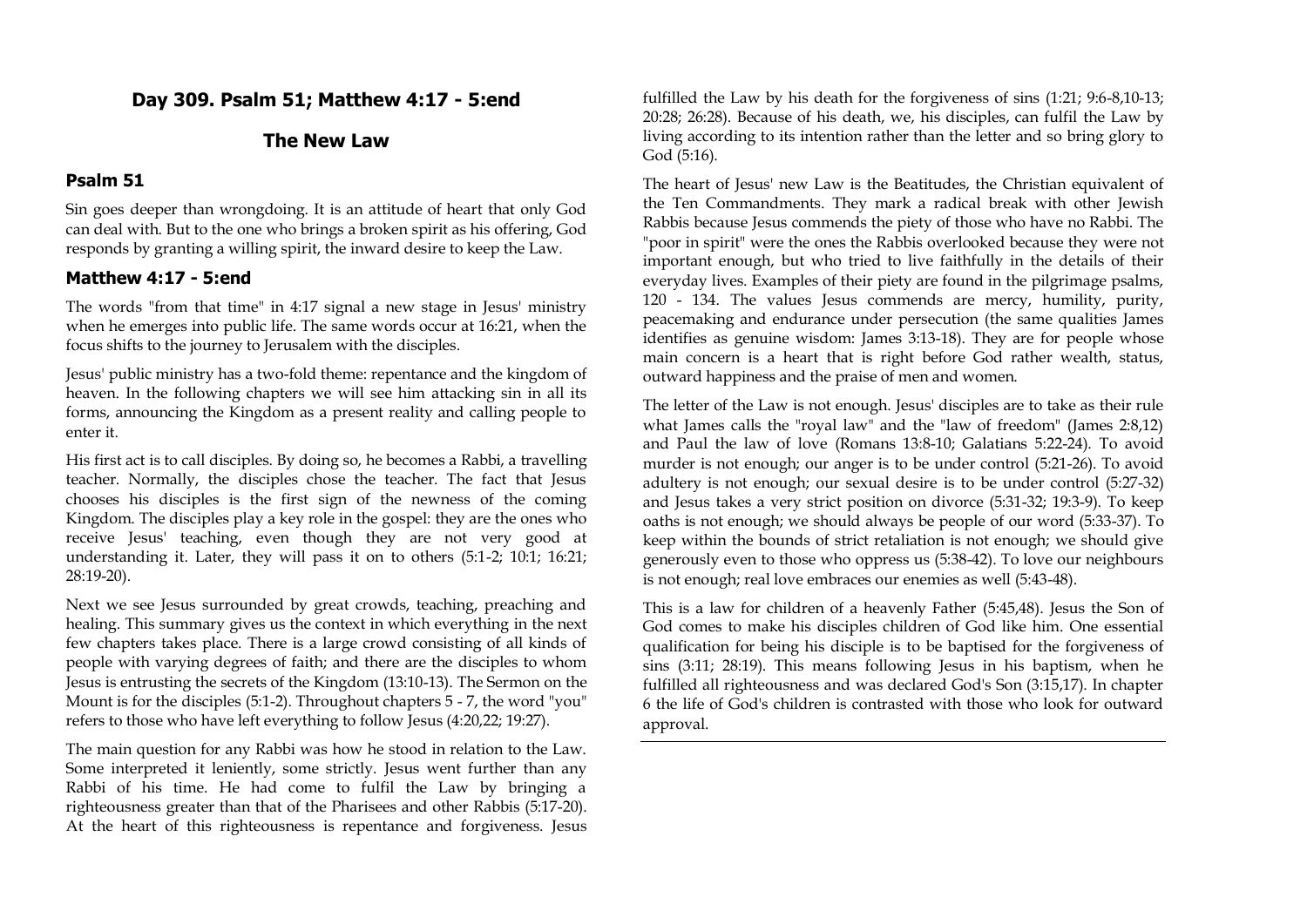## **Day 310. Psalm 19; Matthew 6**

## **Children of God**

### **Psalm 19**

To live God's way is the path to greatest happiness.

## **Matthew 6**

The theme of the Sermon on the Mount is the way the Law is fulfilled in the lives of those who live as God's children. Jesus points to the inward attitude the Law requires rather than the details of outward observance. Instead of performing their religious duties to be seen by others, for God's children all these acts of piety spring from a personal relationship of love and trust. They do not look for rewards in this world, such as worldly wealth or the praise of others. Instead they find their reward in the knowledge of God himself and the promise of the eventual coming of his kingdom.

A feature of Jesus' preaching style was his use of vivid images, frequently exaggerated for effect. In 6:2-4 he uses two: someone so concerned to let others know about his generosity that he arranges for a flourish of trumpets and someone so concerned to avoid publicity that his right hand doesn't even tell his left hand what he is doing. There are more of these memorable word pictures in 7:3-6 and 9-11.

Prayer is relationship with God. Jesus did not forbid corporate prayer (18:19-20), but the prayer that builds relationship is done in secret, to be seen only by him. Too much attention to public prayer, especially when performed by those with a gift for words and who rejoice in the attention of others, can make us think that prayer must be very difficult or that God's attention is guaranteed by well-turned phrases. Not so, says Jesus. Prayer is as simple and straightforward as a child's conversation with a loving father, who knows already what is best but loves to be asked.

Jesus himself called God "Abba" or "Dear Father". This is the simple address at the beginning of Luke's version of the Lord's prayer (Luke 11:2). Matthew's is the Church's version, designed for public prayer, and Luke's has been altered in several places to reflect it. "Hallowed be your name" reflects both the first and third commandments. It is a prayer for lives governed by the holiness of God. It teaches us the purpose of adoration: to lead us to lives more centred on God.

Jesus announced that the Kingdom of heaven was "near" (4:17). He came to teach and preach the good news of the kingdom (4:23) and to demonstrate its coming in works of healing. But the kingdom is not yet fully come. It is like a small seed which must grow (13:3,24,31) until finally the harvest comes and with it a time of separation (13:36-43; 25:31-32). In the meantime, we are to pray that the kingdom he brought to earth may grow.

The key to the coming of the kingdom is forgiveness. It was to save his people from their sins that Jesus came (1:21). Those who do not show forgiveness cannot be instruments of the kingdom for others. Jesus emphasises this point in the parable of the unforgiving servant (18:21-end).

The disciples are not to use temptation as an excuse (James 1:13-15). Although an enemy of God, Satan is under his control (Job 1:12; 2:6). We are allowed to pray to be delivered from temptation.

The purpose of the Lenten disciplines - almsgiving, prayer and fasting - is to build our relationship with God. Fasting is devalued when it is only seen as a means of raising money for others or drawing attention to an area of need. The reason for the discipline of self-denial is to promote singleness of heart, to train us to place more value on the good things God gives than those the world offers. This is the connection between verses 16-18 and what follows.

Wealth is the ultimate in outward reward. God's children are to live for the values and rewards of the kingdom. But the great god Mammon can exercise a hold over us. He offers security, status, comfort and selfindulgence. All these conflict with the calling of disciples to work and pray for the coming of the kingdom. Wealth and the desire for it can also cloud our judgement, making us unable to discern the things of God. While there is no law against being wealthy, Jesus' followers are to renounce wealth as a goal. This was the advice he gave the rich young ruler, again going beyond simple obedience to the Law (19:16-22).

Freedom from anxiety is a gift, but also a command. God's children are not to seek the things of this world, but instead to trust God to provide them, giving their time and effort to the work of his kingdom (see 5:6; 19:27-30).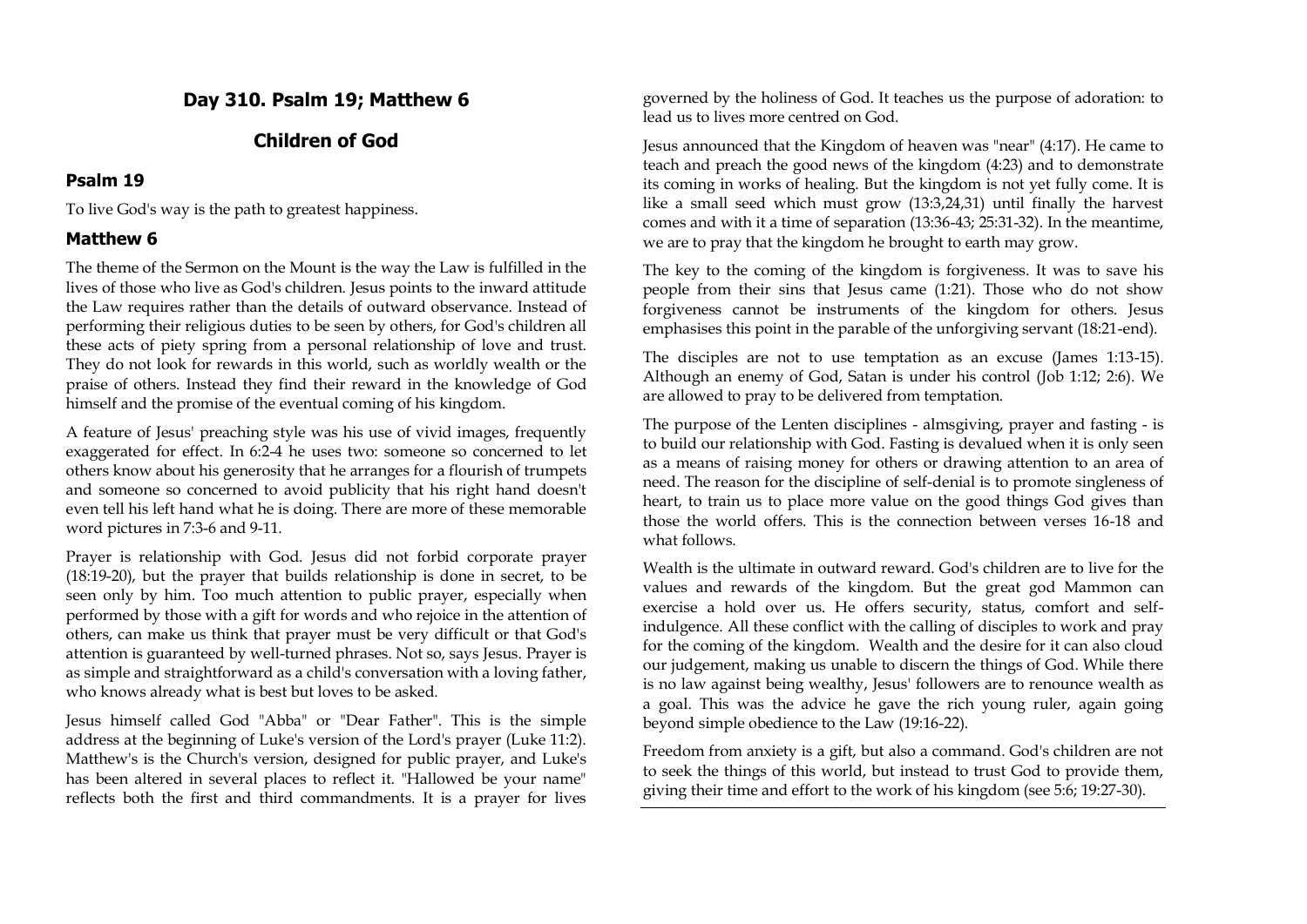## **Day 311. Psalm 26; Matthew 7**

## **The Narrow Way**

#### **Psalm 26**

The prayer of an upright man.

### **Matthew 7**

One of the subtlest of temptations is to compare ourselves with others. Making a habit of this will always lead us astray: it will prevent us from discerning those areas where we ourselves need to change (7:3-5). Even worse, it may lead us to try to change others, either through judging their conduct, or by offering well-intentioned help they are not ready to receive (7:6). In the Christian community we are challenged to love with no strings attached. This means straightforward reliance of the goodness of God (7:7- 11) and loving others just as we hope to be loved (7:12).

In the Lord's prayer, Jesus tells us to pray for the coming of God's kingdom (6:10). It is a kingdom which grows slowly, with many set-backs (13:27-33), so it will be necessary to persevere in praying and working for it. The words, "ask," "seek," and "knock," are in the present continuous tense. Jesus is telling us to keep on asking, seeking and knocking and not become discouraged, knowing that God is a generous Father who delights to give us good things.

7:12 sums up the teaching Jesus has given, the teaching which fulfils the Law (5:17). It is to treat others as we would like them to treat us. In this way we will be acting like our generous heavenly Father, who gives good gifts to his children (7:11) and who is kind to the deserving and the undeserving (5:45). By doing this, we will approach his perfection (5:48).

The Sermon is for the disciples rather than for the crowd as a whole (5:1-2). The requirements of true discipleship are even more stringent than the Law (5:20; 8:18-22; 19:18-21). The gate is narrow and few find it (7:13). Not all the seed grows to harvest (13:18-23). Not all who wish to enter the kingdom are able to (19:23-24; 25:11-12,29,44-46). Thus, the Church will have to wrestle continually with the imperfection of her members.

The problem of false prophets and false teachers was already a serious one for the Church at the time the gospel was written, as can readily be seen by

the frequency of the warnings given in the epistles and elsewhere (Acts 20:29-30; 2 Corinthians 10:7-11; 11:12-15; Galatians 1:8-9; 3:1; Philippians 3:2-3; Colossians 2:8; 2 Thessalonians 2:1-3; 1 Timothy 1:3-7; 2 Peter 2:1-3; 1 John 2:18-19; 2 John 7-8; 3 John 9-10; Jude 4). Disciples are to discern their fruits and must not be impressed by outward profession or spectacular displays of power. Genuine Christianity is measured by the teaching Jesus has just given, discerned in meekness, mercy, purity and peace (5:5-9).

The final parable (7:24-27) sums up all Jesus teaching, that which is to come as well as the Sermon. He has presented the new Law, the law of love and freedom. Disciples who live by it will find life (7:14).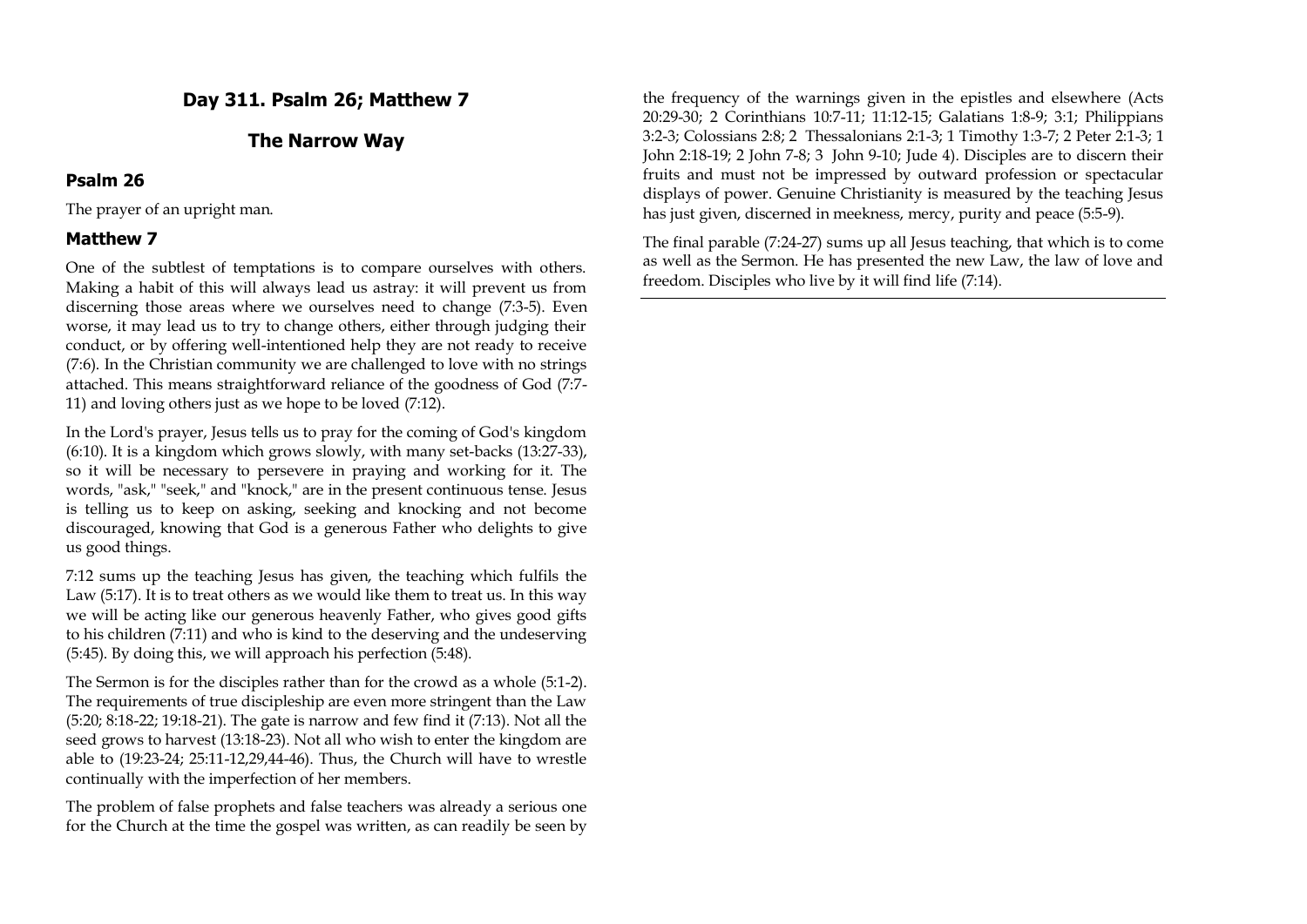## **Day 312. Psalm 146; Matthew 8:1 - 9:34**

## **The Kingdom of Heaven in Action**

## **Psalm 146**

Praise to God, the gracious and compassionate Creator and help of the needy.

## **Matthew 8:1 - 9:34**

In 4:23, Matthew introduced Jesus teaching, preaching and healing. In the Sermon on the Mount he presented an outline of Jesus' teaching - the new Law of the kingdom of heaven. In these two chapters, he presents an outline of Jesus' healing ministry. The gospel is written as a teaching manual, probably for new converts, and each episode has a distinct teaching point, displaying the characteristics of the kingdom of heaven.

First comes Jesus' encounter with sickness, with three healing miracles and a summary (8:1-17). Here, as in 9:1-8, Matthew omits some of the colourful detail included in the Marcan and Lucan version of these stories (Mark 1:40-end; 2:1-12; Luke 7:1-10) in order to concentrate on his main point. In 8:1-4 it is a Jew who is not only healed but cleansed from his ritual impurity. In 8:5-13 the healing of a Gentile in response to his master's faith foreshadows the gathering of the Gentiles who will replace the unbelieving Jews in the kingdom. In 8:14-15, Peter's mother-in-law is a representative Christian. Matthew subtly changes the wording of Mark 1:30-31 so that now she "rises" (pointing to resurrection) and serves not "them" but "him". Through his healing ministry, Jesus fulfils the vocation of the suffering servant (8:16-17). As in the baptism and temptations, he is succeeding where Israel failed.

The next two stories focus on the call to discipleship. It is a call to give Jesus overriding loyalty, a point emphasised throughout the gospel (8:18-22; 10:37-38; 16:24-26). But it also leads the disciples into danger. In 8:23 they "follow" him (see 4:19) but end up having to call out "save us" because of their little faith. Jesus' call may bring difficulty and danger. Following him requires constant trust.

In the stories that follow, Matthew begins to show us the reason for the dangers. After the encounter with sickness comes the assault on Satan. Jesus heals the demon-possessed men but is unwelcome in the neighbourhood (8:28-end). Exactly why Matthew has two demoniacs here and two blind men in 9:27-31 when the Marcan stories have only one is something of a puzzle.

Having overcome both sickness of demon possession, the next few episodes portray Jesus in direct encounters with sin. First he demonstrates that he has authority to forgive sins (9:6). Then he calls sinners to be his disciples, demonstrating that he has come to bring mercy (9:12-13). Having fulfilled the picture of the suffering servant from Isaiah 53, he now fulfils the picture of the bridegroom in Isaiah 54, who forgives and remarries his erring bride (9:14-15). The kingdom of heaven cannot contain the old wine of judgement; it is made for the new wine of mercy (9:16-17).

Finally, Jesus is victor over death itself. Like Peter's mother-in-law, Jairus' daughter "rises" to new life (9:25). These miracles demonstrate that Jesus is the Messiah and some believe, like the blind men who call on him as "Son of David" (8:27-29). However, others refuse to see Jesus for who he is and remain spiritually blind. The healings end with the first sign of the opposition he will face from the Pharisees (9:34). This theme is reintroduced in 12:22-45 after the healing of another deaf and blind man.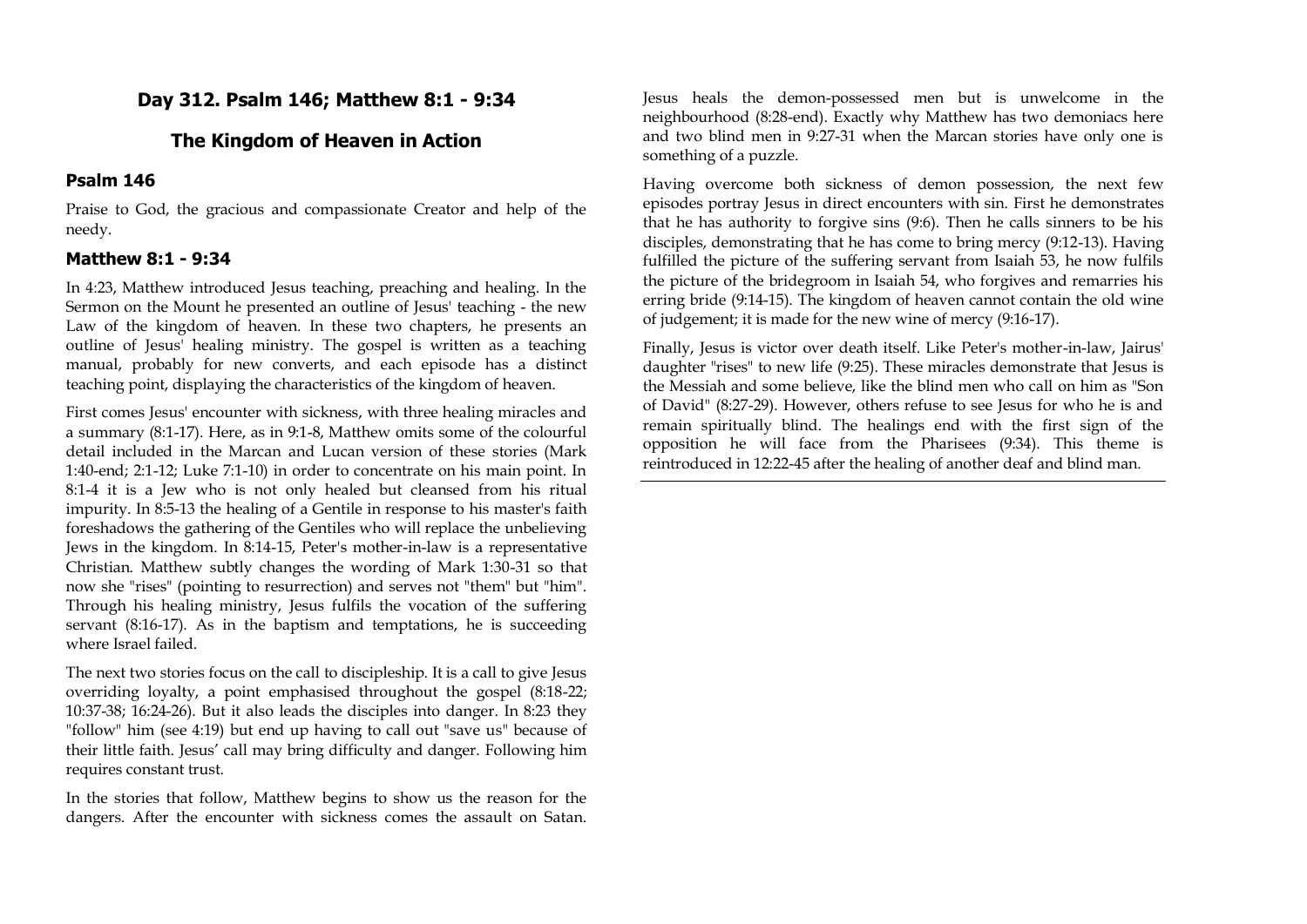## **Day 313. Psalm 141; Matthew 9:35 - 12:21**

### **The Kingdom of Heaven Proclaimed**

### **Psalm 141**

A righteous man prays to be delivered from the snares of the wicked.

#### **Matthew 9:35 - 12:21**

The summary passage in 9:35-end completes the section in chapters 8 and 9 in which Jesus demonstrates the kingdom of heaven in action and leads into the teaching of the next chapter, in which he sends out the twelve apostles to preach. Like the Sermon on the Mount, chapter 10 is a compilation of sayings, this time on the theme of evangelism. Jesus' last command to the apostles is to make disciples of all nations (28:19) and these instructions apply not only to the limited preaching mission in Galilee during Jesus' lifetime but to the world-wide preaching of the Church which was to follow his resurrection.

The twelve apostles stand for the twelve tribes of Israel. It is on their preaching that the Church is to be built. First they go to the "lost sheep" of the house of Israel (10:6). They are lost because the shepherds have been neglecting them (9:36; 23:4,13). Later, the gospel will be taken to the Gentiles too (10:18). Those who are called to proclaim the Kingdom are to expect persecution (10:17-25) and not seek to avoid it (10:34-39); they are to make use of worldly wisdom (10:16); to depend on the power of the Holy Spirit (10:19-20); to persevere (10:23); to fear God rather than people (10:26- 28); to depend on him for preservation (10:29-33); and to be willing to give up their lives (10:37-39). Those who receive them, even to the extent of giving them a cup of water, will receive God's blessing (10:40-42).

Chapters 11 and 12 follow on from chapter 10 and lead into the next block of teaching in chapter 13. Their theme is the way the gospel of the kingdom is received. First John enquires about "the Christ" (11:2), wondering if Jesus is really he. Jesus' answer is to remind him of the Scriptures which are being fulfilled (11:4-5). John has already been described as the "voice crying in the wilderness" of Isaiah 40:3 (3:3). Now he is the messenger of Malachi 3:1 (11:10), the Elijah who is to come (11:14; 17:10-13; Malachi 4:5-6). Although he is the greatest man of the old covenant, he is not as great as

the least in the kingdom (11:11). John brought judgement but Jesus brings mercy and the Holy Spirit. His disciples are known as "little ones" (10:42) and "children" (11:25; 18:1-5). They are the "poor in spirit" (5:3), the humble ones to whom the Father reveals the Son (11:25-end).

Meanwhile, those who refuse to receive Jesus bring judgement on themselves. "This generation" judges both Jesus and John according to their own expectations. They do not allow the kingdom to change the way they think (11:16-19). Their penalty will be more severe even than the pagan cities (11:20-24; 10:14-15).

Chapter 12 begins to focus once again on the dispute with the Pharisees about the true meaning of the Law. They are blinded by their rigid adherence to the letter. In fact, Jesus is fulfilling the Law, but they fail to see it (12:7-8; 5:17-20). To prove his point, Matthew adds some extra legal arguments to the account in Mark 2:23 - 3:6 (12:5-6,11-12).

12:15 is the first of several occasions when Jesus withdraws from those who refuse to accept him (14:13; 15:21,39), a sign of the separation which is to come between the faithful and the unbelieving. In chapters 8 and 9 Matthew showed Jesus fulfilling Isaiah 53 and 54 (8:17; 9:15). Here he shows him fulfilling Isaiah 42:1-4 as the servant who will bring God's "torah" to the nations by his patience and perseverance.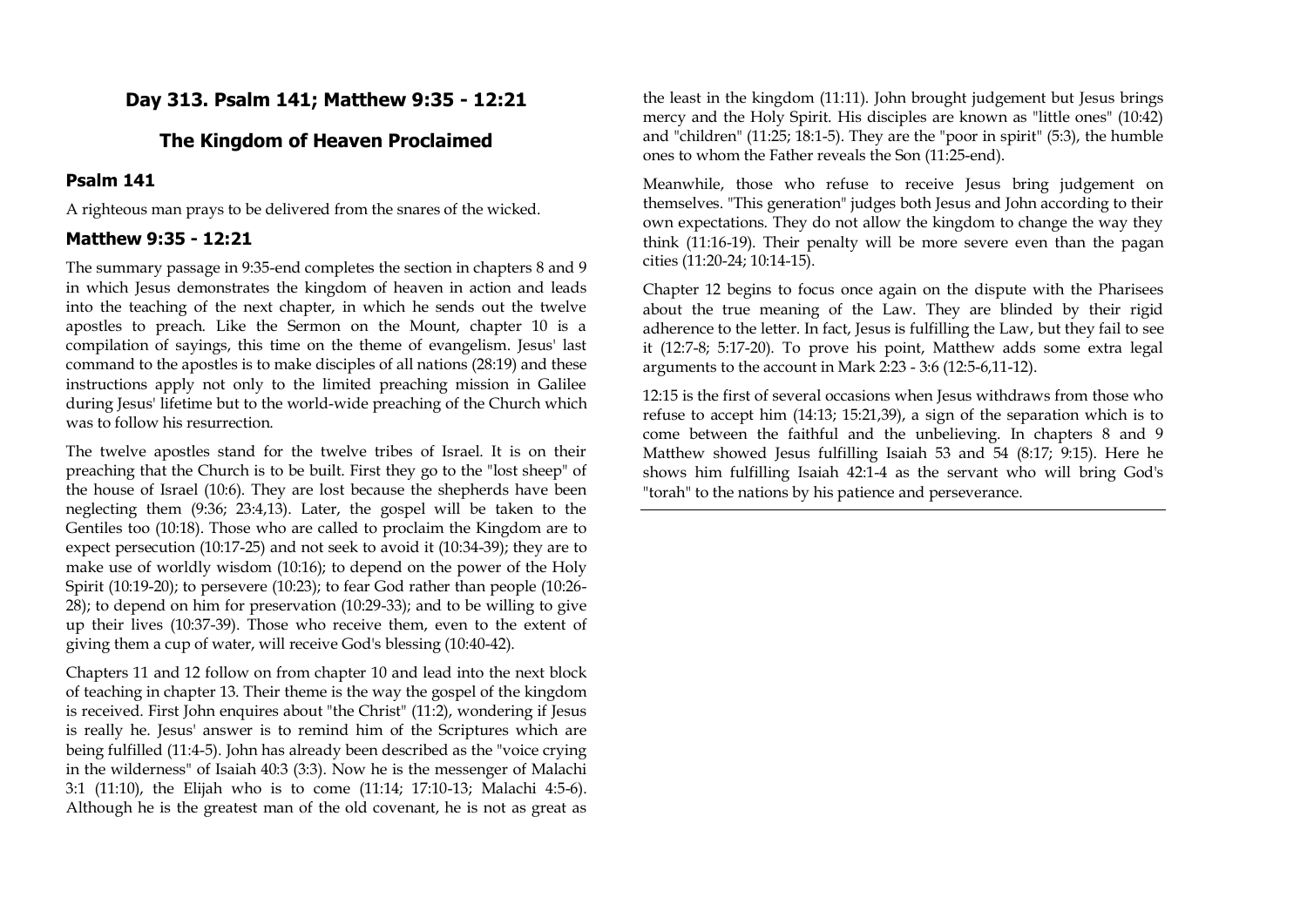## **Day 314. Psalm 3; Matthew 12:22 - 13:end**

## **The Kingdom Concealed in Parables**

## **Psalm 3**

The Lord's servant prays for protection.

## **Matthew 12:22 - 13:end**

The mention of a man who is demon-possessed, blind and mute picks up the two stories in 9:27-34 where the Pharisees made the same accusation against Jesus. There, the blind men had faith and called on Jesus as "Son of David", or Messiah. The dumb man was delivered from evil and spoke. The themes of faith and unbelief, speech and dumbness, spiritual blindness and the accusations made against Jesus are all taken up in the second half of chapter 12. This teaching is not just about Jesus. Following chapter 10, it is also for the Church in its mission, showing how we should respond to unbelief.

The crowds wonder whether Jesus is the Messiah (12:23) but the Pharisees refuse to consider it (12:24). When Jesus drives out unclean spirits, it is a sign of the kingdom and evidence of the Spirit of God at work, but they fail to recognise it (12:25-29). The blasphemy against the Holy Spirit is the unbelief which rejects his work and attributes it instead to the evil one (12:30-32). While Jesus gives words to the dumb (9:33; 12:22) the Pharisees reveal the evil in their hearts through the words by which they accuse him (12:33-37).

The request for a sign is more evidence of unbelief. The point about the people of Nineveh and the Queen of Sheba is that they were Gentiles. Their belief will condemn the unbelief of God's own people who reject Jesus (12:39-42; 8:10-12). The people of "this generation" are like the person Jesus has cleansed of an evil spirit; they have been cleansed by the Law, but unless they recognise and put their faith in Jesus, they will end up worse than before (12:43-45; 11:20-24).

The story of Jesus' mother and brothers (12:46-50), like the parable of the two houses which ends the Sermon on the Mount (7:24-27), sums up the whole of chapters 10-12. There are no special places in the kingdom of heaven; it is open to all who do the Father's will.

Following the apostles' mission in chapter 10, a division began to appear between those who believed in Jesus and those who refused to believe. The parables of chapter 13 show both the source and the outcome of this division. To those who have, more will be given (13:12) but to those whose hearts are hard the parables bring condemnation (13:13-15). Of those who hear the word, only a few believe and produce fruit (13:23; 7:13-14). The division caused by the preaching of the Kingdom is not only between the disciples and the rest.

There is also a distinction within the Church between true and false believers. The kingdom is small (13:32) and hidden (13:33) but gradually and inevitably grows. While it is growing the righteous and the wicked exist together and only God knows the difference (13:28-29). When the harvest comes at the end of the age, God will make the final separation (13:40-43,47-50; 7:15-23; 25:31-end). True believers are those who give their all for the sake of the kingdom (13:44-46; 4:20,22; 8:18-22; 10:37-39).

The parables of the kingdom in chapter 13 form the third of Matthew's five blocks of teaching. It ends with another comment on the relation between Jesus and the Law. The teacher of the Law instructed for the kingdom brings with him some of his old knowledge but adds to it the new treasures of the kingdom (13:52), a less radical comparison than that in 9:16-17.

The story of Jesus' reception at Nazareth in 13:53-end picks up that of his own mother and brothers in 12:46-50. Those who do the Father's will are his true family. Those who see only his earthly family refuse to believe.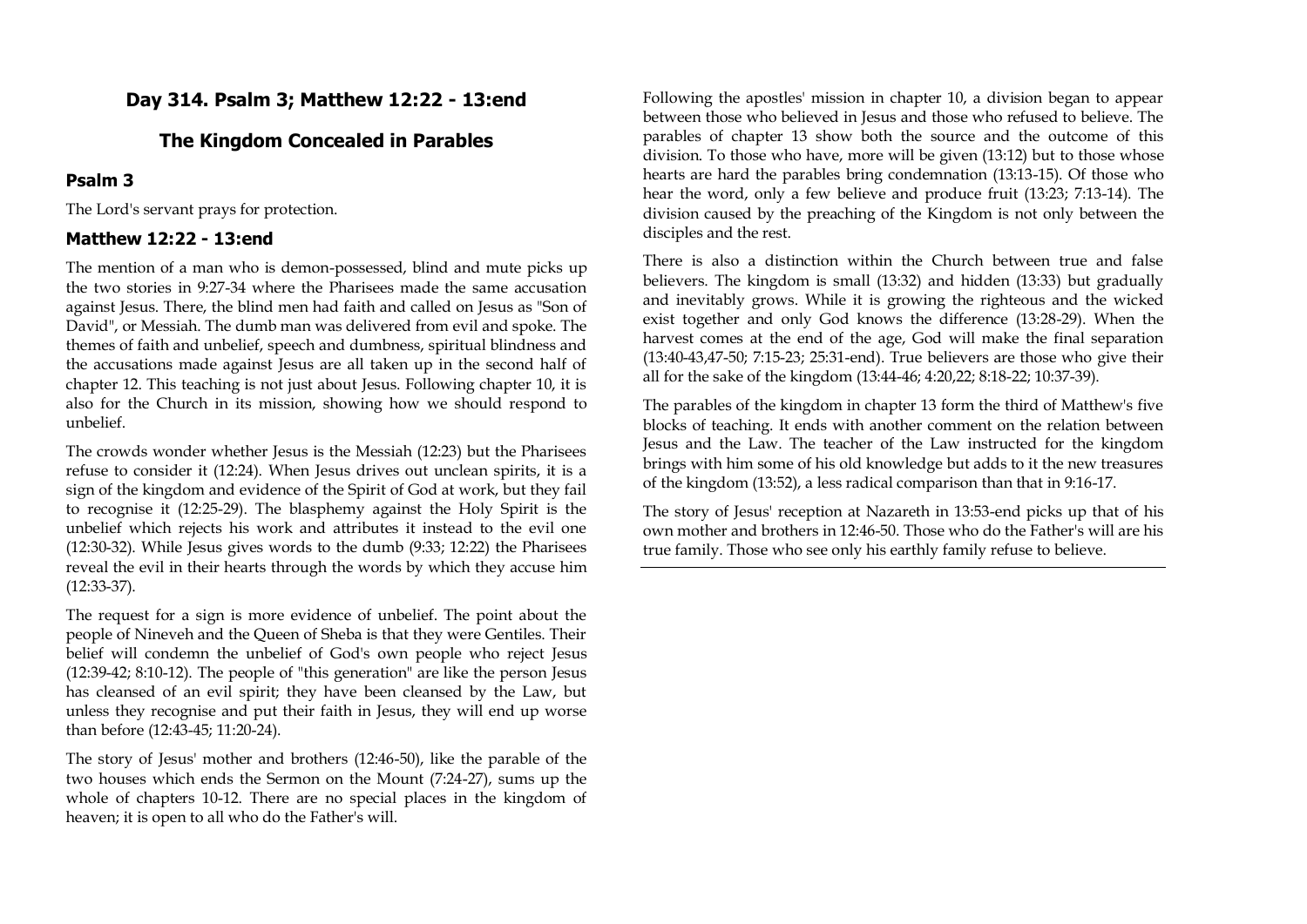## **Day 315. Psalm 5; Matthew 14:1 - 16:20**

## **The Separation Complete**

### **Psalm 5**

A prayer that God will separate the righteous and the wicked.

## **Matthew 14:1 - 16:20**

Already Matthew has given us hints that the kingdom of heaven is to be opened to the Gentiles: in chapter 2 the magi come to worship him, and in 8:5-12 a centurion's faith is interpreted as a sign that Gentiles will be welcomed into the kingdom while the rightful heirs are rejected. In 28-19-20 the apostles will be commissioned to take Jesus' teaching to all nations. But before this takes place, the representatives of the Jewish people will reject Jesus, leaving only a remnant of the "house of Israel" among his followers.

These chapters illustrate the final separation between those in Israel who believe in Jesus and those who reject him, whilst also looking forward to the inclusion of the Gentiles. The disciples confess Jesus as Messiah and Son of God (14:33). In a number of episodes Peter is presented as the representative disciple and as such becomes the foundation of the Church (14:28-29; 15:15; 16:16-18,22; 17:24). The Pharisees are offended by Jesus and demonstrate their lack of faith by asking for a sign (15:12; 16:1-4). In between are the crowds, for whom the Pharisees are blind guides (16:14) but on whom Jesus has compassion (14:14; 15:32) and both feeds and heals them.

The story of John the Baptist's execution illustrates the danger Jesus is in from the political authorities. Herod has already beheaded John and now thinks that Jesus is John resurrected. When Jesus hears about it he withdraws (14:13). This is not just a reaction to danger; it is also a sign of his withdrawing from Israel to take the gospel to the Gentiles, the path which the Church later followed (12:14-15; 14:13; 15:21; 16:4).

In the feeding of the five thousand, it is the disciples who feed the crowd (14:16,19) with the bread Jesus provides, a sign of the coming ministry of the Church to the world. But the incident on the lake, like that in 8:23-27, shows the disciples in trouble, their faith too small to cope (8:26; 14:31). This time, however, they acknowledge Jesus as Son of God (8:27; 14:33).

The faith of the Church, though small, is contrasted with the unbelief of the Pharisees and teachers of the Law. They are hypocrites whose concern is with man-made rules (15:7-9), whereas Jesus, as the Sermon on the Mount has already shown, is concerned with the heart (15:16-20).

Jesus' withdrawal from the Pharisees (15:21) takes him into Gentile country, where another non-Jew receives healing because of her great faith (8:10; 15:28). This parable has sometimes been interpreted as an incident in which Jesus is persuaded by the woman's faith and realises that the gospel is also for Gentiles. This interpretation, however, ignores the clear signs Matthew has already given that Jesus already knows that the Gentiles are to receive the gospel. It is not Jesus but the disciples who remain to be convinced, and this is the reason Jesus so publicly tests the woman's faith. The feeding of the four thousand takes place in Gentile country and the crowd would include Gentiles as well as Jews. But here as before Jesus both heals and feeds them. And, Matthew significantly adds, they praise the "God of Israel".

The introduction to the feeding of the four thousand shows that we are meant to compare it with the Sermon on the Mount (15:29; compare 5:1). The feeding of the Gentiles symbolises the fact that, after his death and resurrection, the Gentiles will receive Jesus' teaching. In contrast, the Pharisees again demonstrate their unbelief by asking for a sign (16:1-4; compare 12:38-42), in response to which Jesus leaves them (16:4). Their "yeast" is the teaching that consists of man-made rules (16:12; 15:9), whereas Jesus' teaching "satisfies" (14:20; 15:37).

Despite his lack of faith on the lake (14:28-31) and the error he is about to make in 16:22-23, Peter's confession represents the climax of the first half of the gospel. Jesus has preached the gospel of the kingdom, the disciples have believed in him and they will form the foundation of the Church which is to come.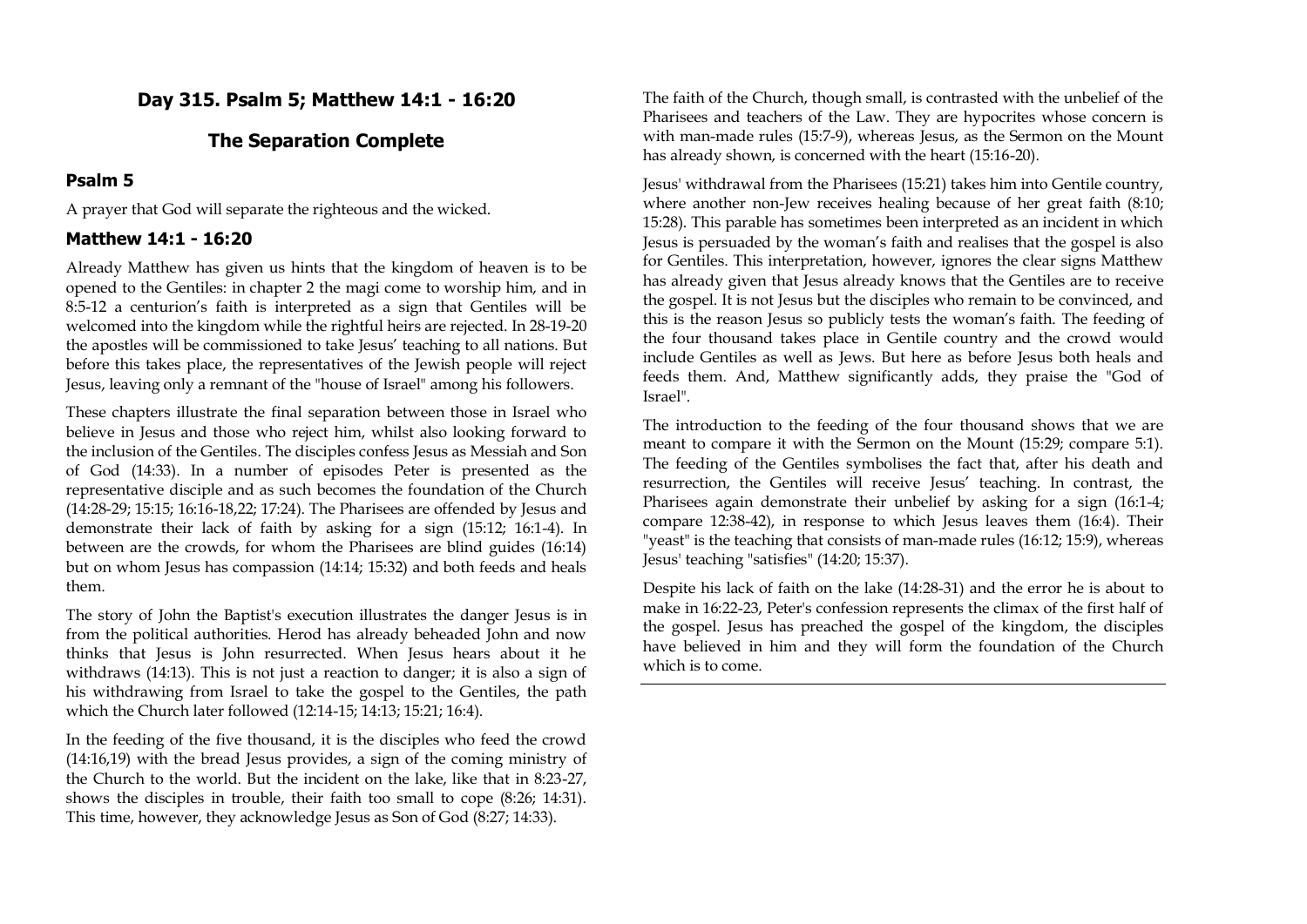## **Day 316. Psalm 25:1-10; Matthew 16:21 - 19:15**

### **The Journey to Jerusalem**

### **Psalm 25:1-10**

A prayer for guidance recognising the importance of humility.

## **Matthew 16:21 - 19:15**

The words, "From that time on," in 16:21 close the section which began with the same words at 4:17 and introduce a new one in which the theme is Jesus' journey to the cross and resurrection and the demands of discipleship that flow from this. At the climax of the first section, Peter confessed Jesus as Messiah and Son of God, but that confession is the start of a journey with Jesus to the cross and beyond it, whose implications he does not yet understand. In the Sermon on the Mount, Jesus taught that discipleship means a radical change of values, and in the teaching to come the values of purity, humility, poverty of spirit and hunger for righteousness will be reaffirmed. But now he teaches that it will also mean a radical change of goal, nothing less than losing one's life for the sake of the kingdom. 16:27 looks forward to 25:31-end where the true disciples are portrayed having fed the hungry, clothed the naked and comforted the oppressed.

We have to remember that Matthew is a teaching manual for the early Church, for disciples who know Jesus not in his earthly life but as crucified, risen and ascended. The teaching that follows about relationships in the Christian community is preceded by a vision of the glorified Jesus. Again, Peter wants to stay with the glory, rather than be involved in the messiness of the world, but the voice reaffirms the words spoken at Jesus' baptism (17:5; 3:17) with the addition, "Listen to him." What follows is the teaching of the ascended Jesus for his Church.

First, they must have faith. In the story of the father and his demonpossessed son, the emphasis in Mark's gospel is on the father's lack of faith (Mark 9:24). In Matthew it is the disciples who lack faith; they still have much to learn (17:19-23).

17:24-end deals with the duties of disciples to the secular authorities. As sons of their heavenly Father, they are not bound to the laws of the state, but they keep them out of respect and to avoid giving offence.

Chapter 18 is the fourth of Matthew's five blocks of teaching, this one based on the question in 18:1. The greatest in the kingdom of heaven is the one who is humble (18:4) and the one whose purity of life offers no stumbling block to new converts (18:6-10). Jesus the good shepherd has gone to enormous lengths for each individual among his Church (9:36; 10:6; 15:24) and so should his disciples (18:12-14). He came to save his people from their sins (1:21) so his Church must take steps to eradicate sin among their members. They are entrusted from him with the authority to forgive sins (9:6; 18:18) and sin within the Church must not be ignored (18:15-17). When the Church is united, Jesus Emmanuel is present with them (18:20; 1:23). On the other hand, the parable of the unmerciful servant is a terrible warning against lack of forgiveness (18:21-end).

19:1-9 give the rules for divorce within the Church, amplifying 5:31-32. Like the Sermon on the Mount, the emphasis is on the heart of God's will rather than the letter of the Law. This teaching for married men and women is expanded to allow a place in the Church for single people (19:10-12) and affirm the value and dignity of children (19:13-15).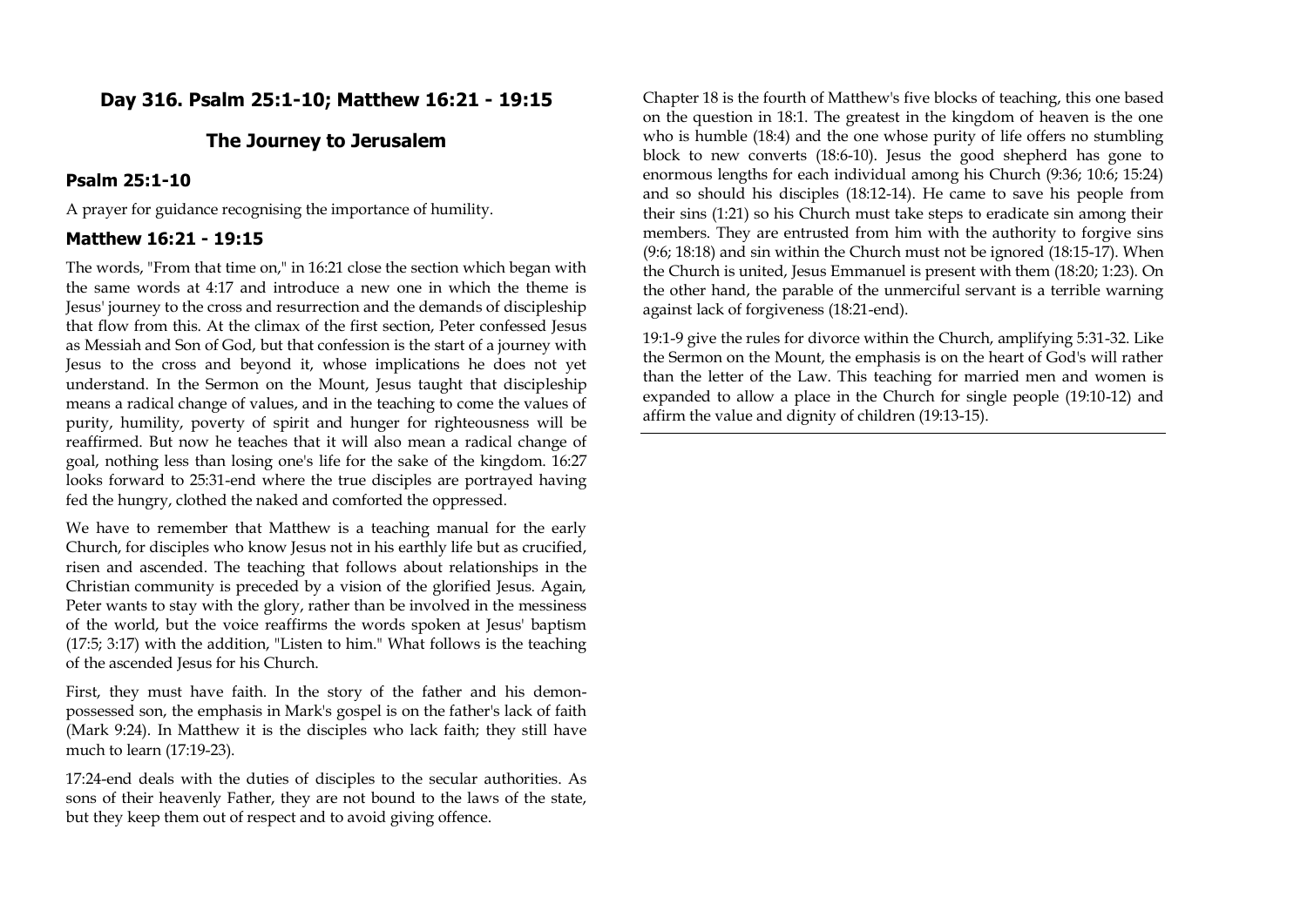## **Day 317. Psalm 118:15-end; Matthew 19:16 - 21:32**

## **The Arrival of the King**

### **Psalm 118:15-end**

The King enters Jerusalem in a victory procession.

#### **Matthew 19:16 - 21:32**

Jesus continues his journey to Jerusalem, where he has announced that he is to suffer, die and be raised to life (16:21; 17:22-23; 20:17-19). Travelling south from Caesarea Philippi (16:13), his disciples assembled in Galilee for the Passover pilgrimage (17:22), passed through Capernaum, where he had made his home (17:24), travelled along the east side of the Jordan, thereby avoiding Samaria (19:1), re-crossed the Jordan and took the road through Jericho (20:29) which enters Jerusalem from the Mount of Olives (21:1).

There are no public miracles or teaching between Caesarea Philippi and Jericho. Instead, Jesus teaches his disciples about the demands of the kingdom. It requires humility (18:1-4) and forgiveness (18:21-22) and marriage must be held in honour (19:4-6). Next Jesus deals with the subject of wealth and status. The Jews believed that wealth was a sign of God's blessing; Jesus teaches the opposite. It is not earthly wealth but heavenly treasure which counts (19:21; see 6:19-21). Wealth may even be an obstacle to the kingdom (19:23-26). As in the Sermon on the Mount outward obedience to the Law is not enough; what is needed is a heart of compassion. The wealthy person has greater responsibility to help the poor and needy (see 25:35-36).

In the kingdom there is a great reversal, where the meek inherit the earth (5:5), the poor in spirit receive the kingdom (5:3), the rich are excluded (19:24), prostitutes and tax collectors go in before the righteous (21:31-32; 9:12-13), the greatest is the servant of all (20:25-28), the first are last and the last first (19:30; 20:16). It is the kingdom of grace where rewards are given on the basis of God's generosity rather than our deserving (19:27-30; 20:11- 15). The parable of the workers in the vineyard extends this grace to the Gentiles. They, who come in last, receive the same reward as God's grumbling people, the Jews (20:16; 9:11-12). Church leaders may have to suffer and will certainly have to be servants, following the example of Jesus, who gave his life as a ransom for many (20:20-28).

Jesus now approaches Jerusalem, where he is to be rejected by the chief priests and elders. The disciples already know that he is not only the Messiah but the Son of God (14:33; 16:16). For the Jews, to believe in Jesus is to call him "Son of David" or Messiah (1:1; 9:27; 12:23). In Jericho, two blind men do so and become his followers (20:29-end). Finally in Jerusalem, the crowds do so (21:9). Jesus enters the city as the expected king, the heir to David's throne (Zechariah 9:9). But it is the crowds who have come with him from Galilee who proclaim him king; Jerusalem does not know who he is (21:9-11).

When the Lord comes to his Temple, he will purify it to make right offerings (Malachi 3:1-4). As we have seen, the kingdom brings a separation between those with faith and those without, the poor in spirit and those who oppress them (5:10-12; 9:36; 11:25-end; 12:38-45; 13:11-17; 16:5-12). Thus, entry to the city immediately leads to confrontation as Jesus attacks the unfaithful and oppressive religious system of his day and replaces it with teaching, healing and the praise of children (21:12-16,23). The cursing of the fig tree is a sign of God's judgment on the Jerusalem leaders, who refuse to recognise his authority (21:18-27). They are the ones who honour God with their words, but whose hearts are far from him (21:28-32; 15:7-9).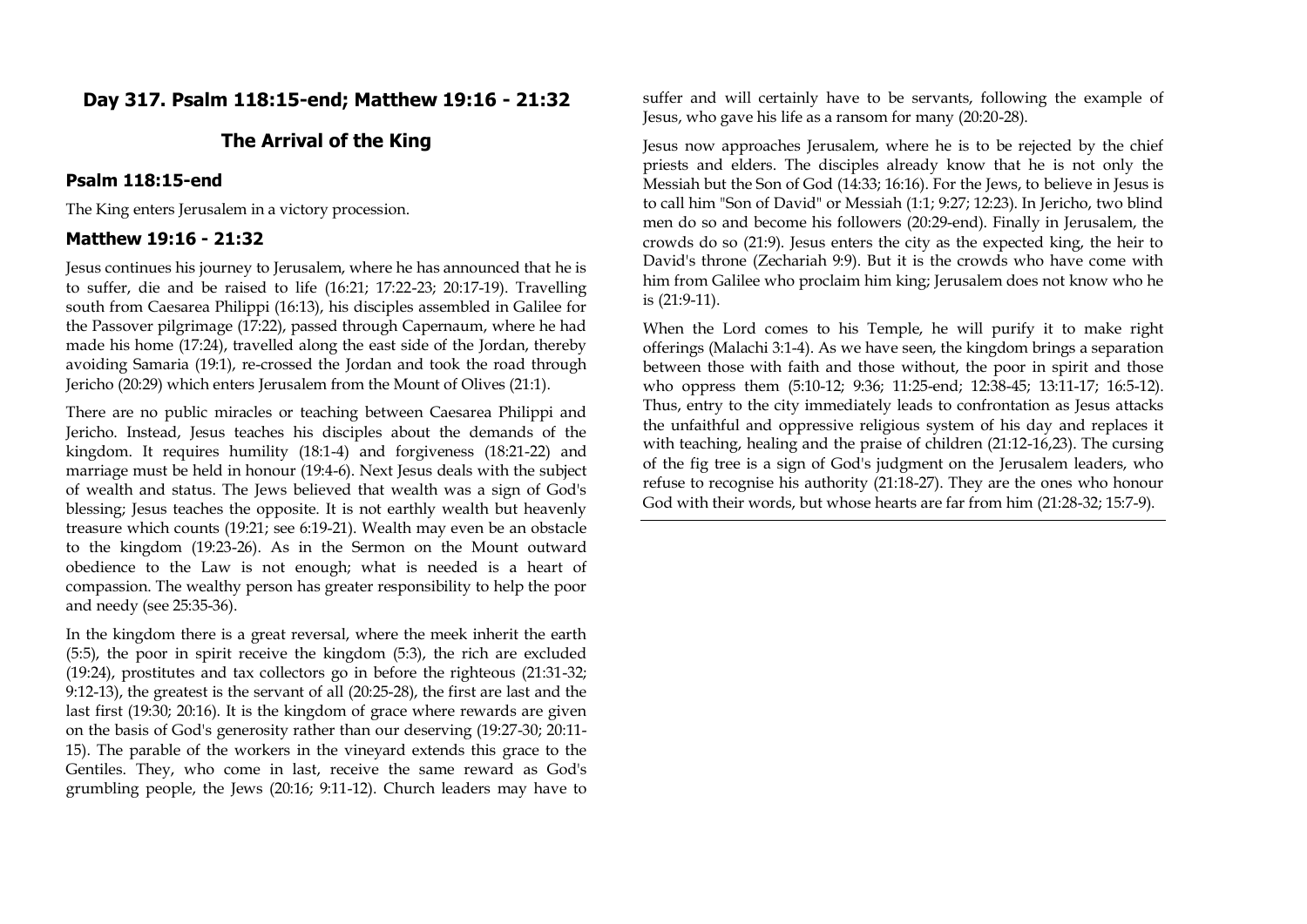## **Day 318. Psalm 86; Matthew 21:33 - 23:end**

## **The Sin of Jerusalem**

## **Psalm 86**

A servant of God calls upon him in a time of trouble.

### **Matthew 21:33 - 23:end**

Like the Sermon on the Mount, the whole section from Matthew 21 - 25 is a carefully constructed section of teaching. The king enters Jerusalem to bring peace (21:4-5), but the city rejects him (23:37-end). As a result, the city will be destroyed and the coming of the king will take place not in Jesus' days but at the end of the age and for the whole world (chapters 24 - 25). The framework for these chapters is taken from Mark 11 - 13 but within it Matthew has carefully arranged other blocks of teaching. Some of these are unique to Matthew, such as the parable of the two sons (21:28-33) and the sheep and the goats (25:31-end) and some also occur in Luke but at a different point in the story, such as the parable of the wedding banquet (22:1-14) and the woes on the Pharisees (23:1-32).

Jesus' opponents in Jerusalem include the chief priests, the elders, the Pharisees, the teachers of the law, the Sadducees and the Herodians, in various combinations (21:15,23,45; 22:15-16,23; 23:2). All represent the system of organised religion which values outward status and conformity and fails to recognise the true worship and service God desires, which springs from the heart. The cursing of the fig-tree because it bore no fruit (21:18-22) already foreshadows the coming destruction of Jerusalem. The city is God's vineyard (Psalm 80:8-end; Isaiah 5:1-7) which has failed to bear fruit (21:33-41). As a result the kingdom of God will be given to others (21:43). The parable of the great banquet takes up the same theme. The guests originally invited will be destroyed (22:1-7) and the banquet opened to all (22:8-10), though not all who come in will be found acceptable (22:11- 14; see 13:24-30).

After the parables, Jesus defeats the Pharisees and Sadducees in legal argument. The Pharisees have honoured neither God nor Caesar (22:21) and the coming destruction of Jerusalem by Caesar will in fact be God's judgement. The Sadducees do not understand the power of the Law which

they teach (22:29-32). Jesus answers an expert in law (22:35) with his own authoritative pronouncement and finally shows that "Son of David" is not a sufficient title for the Messiah (22:41-end). It is as "Son of God" that he has come to Israel (2:15; 3:17; 17:5) and as the Son of God that he will be rejected (21:37-39; 22:2; 26:63-65).

The basic error of the Pharisees is that they conduct their religious lives for people to see and admire (23:5-7). True love of God is practised in secret, seeking his reward alone (6:1,2,5-6,16-18). The kingdom of God is for the humble, who are content to serve one another (23:8-12). The seven woes (23:13-32) condemn a religion which is merely outward show. Jesus has taught that what comes from the inside is most important (15:15-20). In the words of John the Baptist (23:33; 3:7) "this generation" is condemned to bear the responsibility for the whole rebellious history of mankind (23:33-36).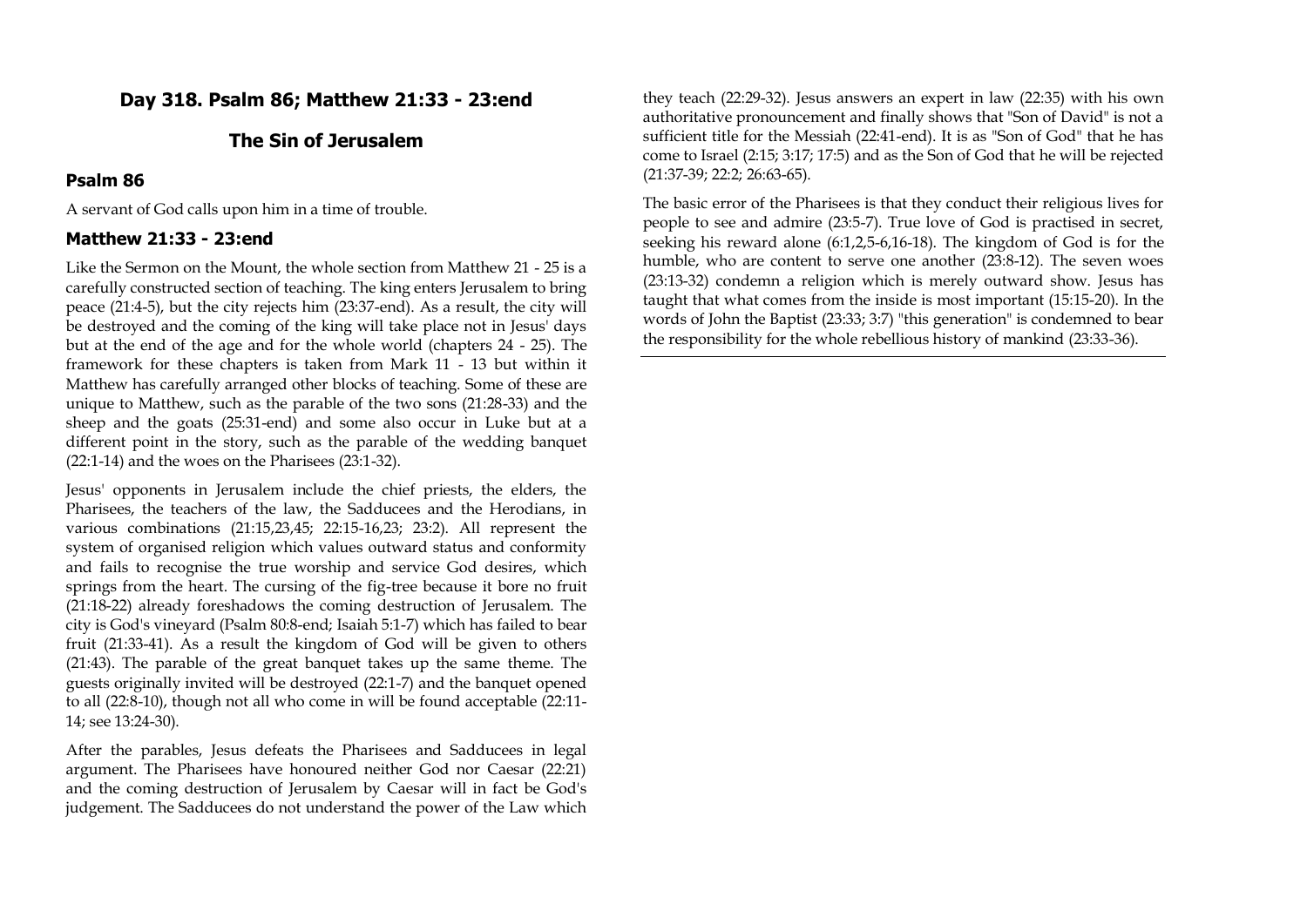## **Day 319. Psalm 28; Matthew 24 - 25**

### **The End of the Age**

#### **Psalm 28**

The psalmist prays to be saved from the fate of the wicked.

## **Matthew 24 - 25**

The whole gospel has been written under the shadow of the "end of the age". Jesus had announced that the Kingdom of heaven was near (4:17). Since his first coming, the kingdom had been a reality within the present age. But in his teaching he predicted a time when the present age would pass away and give way to the kingdom of heaven in its fullness (13:31-33). The intervening time was a time of separation, during which the gospel would be preached, the Church persecuted and many fall away (10:11-23; 13:18-23). At the end of the age, there would be a separation between those who were faithful and those who were not, as well as between the Church and the world (13:36-50).

The fall of Jerusalem, which many Christians believed would bring in the end of the age, had come and gone. Now Christians were uncertain when the final fulfilment of the Kingdom would be. In this new situation, Matthew has collected and arranged Jesus' teaching to show his readers how to respond. At the outset, he distinguishes carefully between the signs of the city's fall and the signs of Jesus' coming (24:3). Whereas the destruction of Jerusalem is past, the coming of Jesus is indefinitely delayed (24:13,48; 25:5,19). His followers need to know how they are to live in the interval.

The coming of the kingdom with Jesus has brought in an age of suffering, including wars, famines and earthquakes on a global scale, but Jesus warns the disciples not to confuse these with the signs of the end (24:4-8). This is the time in which the gospel must be preached and the Church suffer persecution (24:9-14). The sign of the fall of Jerusalem is the "abomination of desolation" (24:15), at which the inhabitants of the city must flee (24:16). The words in Daniel referred to a pagan idol set up in the Temple by the Syrian king Antiochus Epiphanes; in Matthew it is much less specific, probably referring only to the approach of the pagan Roman army. He is explicit that the fall of Jerusalem is not the time of Jesus' coming (24:23), nor will there be a secret coming; when Jesus returns, everyone will know it (24:24-28).

The sign of the Son of Man will appear in the sky as a prelude to his coming (24:30). This is a verse Matthew has added to the words he found in Mark and again it is not clear exactly what he means by it, except that when it happens, the disciples will recognise it (24:32-34). For the others it will be as unexpected as the Flood was in Noah's day (24:36-41).

How then are Jesus' followers to live in the shadow of the end of the age? They are to be ready for him to come at any time (24:42-44). Their readiness will consist not in any special precautions but in faithful daily obedience (24:45-51). Some will fall away (24:10) so they need perseverance, enough "oil in their lamps" to keep them going to the end (24:13; 25:1-13). For those who are faithful in the task they have been given, however humble, there will be a great reward (25:14-30).

Finally, Matthew explains the criteria by which the Son of Man will judge all nations according to their deeds (16:27). Those who enter the kingdom will be the ones who have kept the heart of the Law, not simply the letter. They have treated others as they would like to be treated (7:12) and loved their neighbour as themselves (22:37-40). They have not stored up earthly possessions (6:19-21) nor despised the humble (18:10-14) but laid up treasure in heaven by their concern for the poor and the outcasts (19:21). These are the ones who show they have the gospel in their hearts and so enter life (25:46).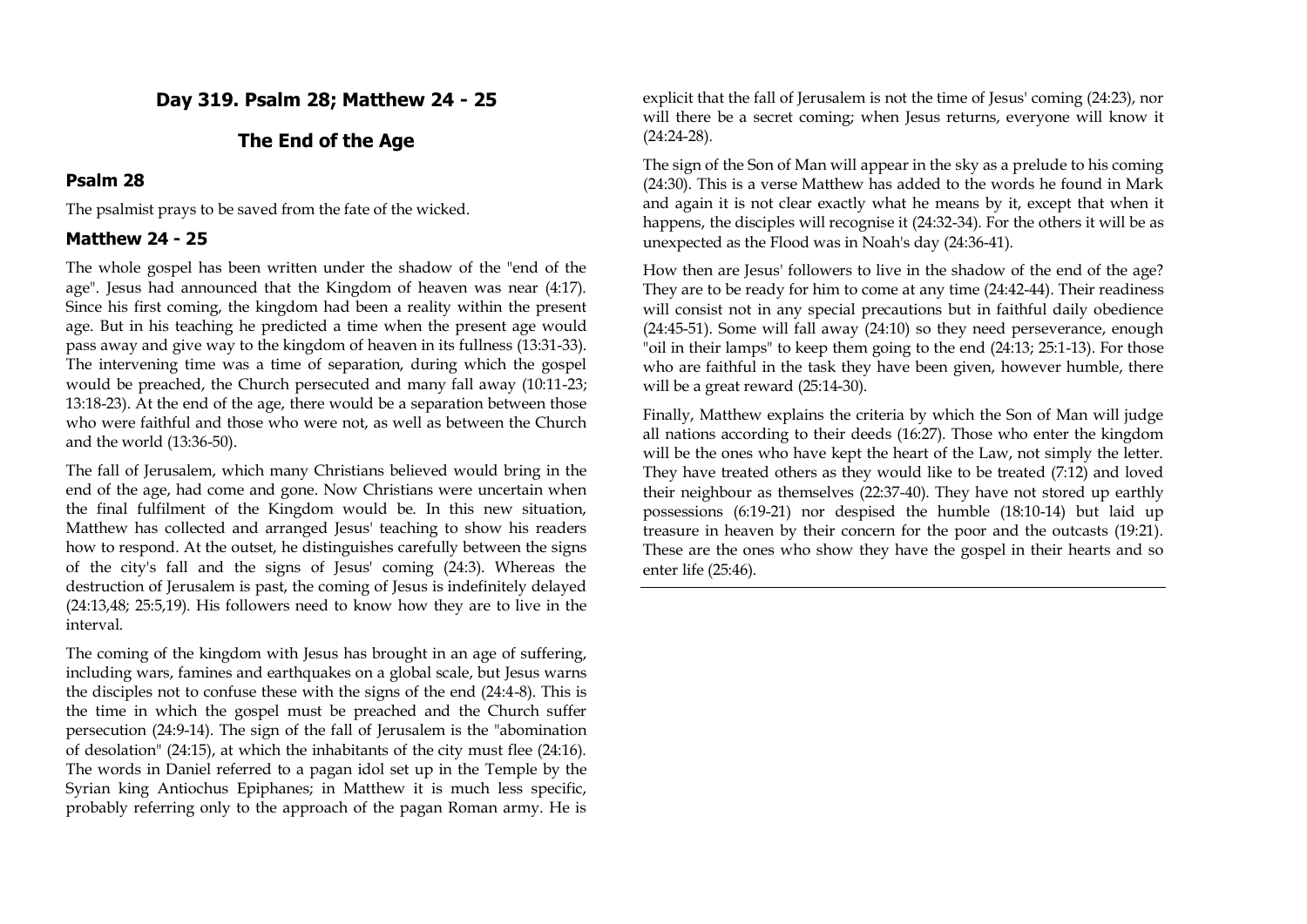## **Day 320. Psalm 55; Matthew 26:1-56**

## **Jesus is Handed Over**

#### **Psalm 55**

The prayer of a man betrayed by his friend.

### **Matthew 26:1-56**

As he approached Jerusalem, Jesus had been telling his disciples that once there he would be "betrayed" or "handed over" to the chief priests and teachers of the law (17:22; 20:18). Chapter 26 begins with the same prediction (26:1-2). This handing over is clearly shown to be God's will. The Greek verb "paradidomai" meaning "betray" or "hand over" is part of the apostles' preaching and always it is God who hands Jesus over for our sake (Acts 2:23; Romans 8:32).

The chief priests begin to make their preparations (26:3-5), but whereas they want to avoid arresting Jesus during the Passover festival God has other plans. Meanwhile the anointing at Bethany graphically portrays Jesus' coming burial. His words, "You will not always have me with you," (26:11) contrast with the closing words of the gospel, "Behold I am with you always" (28:20), showing that it is his death that he is speaking of, not his later ascension.

In Matthew it is the disciples who complain about the waste of the woman's ointment. They still do not understand what is to come. While the woman wastes a jar of expensive perfume on Jesus, his betrayer hands him over for 30 pieces of silver. Later, the money is explicitly linked with the figure of the rejected shepherd in Zechariah 11:11-13 (27:6-10). Jesus is also one who came to care for those without a shepherd, but was rejected (9:36).

The betrayer is one of Jesus' own disciples, one who dips his hand into the bowl with Jesus (26:23). This dipping was one of the ritual parts of the Passover meal. His role is a necessary part of God's plan, yet brings him judgement. The whole chapter makes it clear that it is not really Judas who is handing Jesus over, but God. It stresses both Jesus' foreknowledge of all that was to happen and God's control (26:1-2,12,21,29,34,39,45-46,53-54,56).

At the end of the Passover meal a piece of unleavened bread was broken and shared and the third cup, the "cup of blessing", also shared. At this

point, Jesus told his disciples to do this in memory of him. The "blood of the covenant" is the blood by which the covenant is made, as in Exodus 24:8, but recalls the new covenant predicted by Jeremiah in which sins are forgiven (Jeremiah 31:31-34). It is to save his people from their sins that Jesus has come (1:21).

The sacrifice for sins is costly and in the Garden of Gethsemane Jesus struggles with agony and sorrow at the thought of what is to come (26:37- 38). This is not because he is weak (26:41), but because of the ordeal he is to face. On the cross it is not his physical suffering but rather the the weight of the world's sin that kills him (27:45-50).

While Jesus faces his ordeal, the disciples fall away (26:31). At the decisive moment, none of them is able to stay with Jesus; Peter, James and John fall asleep in the Garden (26:40) and Peter denies Jesus under pressure (26:69 end). Their defection as well as Judas' betrayal, is a sign of what is to come in the preaching of the gospel, when many will fall away under persecution  $(24:9-10)$ .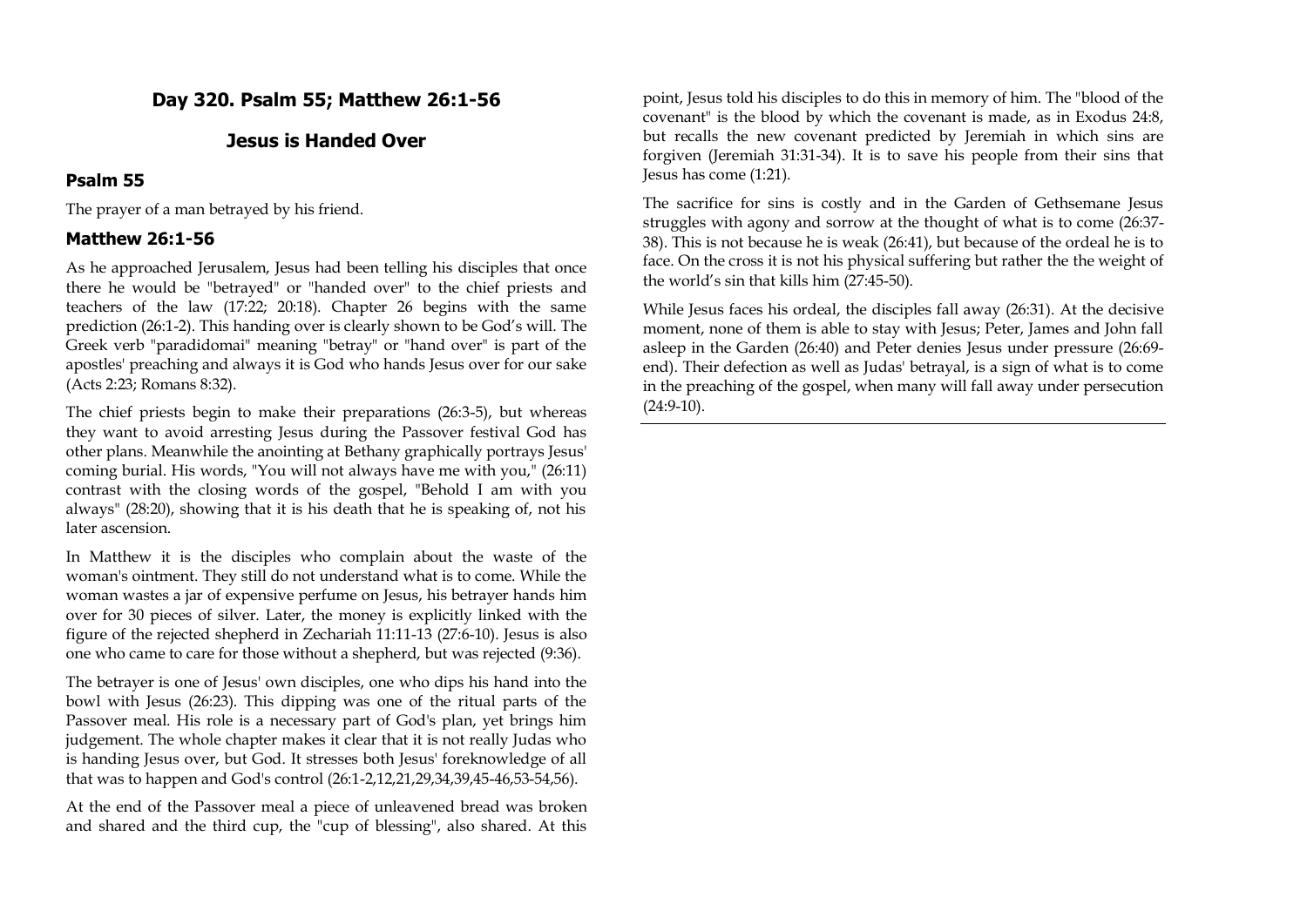## **Day 321. Psalm 6; Matthew 26:57 - 27:44**

## **The Crucifixion**

#### **Psalm 6**

A prayer for healing.

#### **Matthew 26:57 - 27:44**

The main emphasis in the story of the crucifixion is the responsibility of the Jewish leaders for Jesus' death. Jesus had predicted that "this generation" would suffer punishment for its rejection of him and bear the responsibility for the deaths of all the martyrs from the beginning of the world (11:20-24; 12:22-42; 23:33-36). Jerusalem would be destroyed because it had refused to accept him (23:37-end).

At the climax of the middle section of the gospel, Jesus had asked his disciples, "Who do you say that I am?" and Peter had answered, "You are the Christ, the Son of the living God." On the rock of this confession, Jesus had said that he would build his Church (16:15-18). Here, at his trial, the high priest asks if he is the Christ, the Son of God, and Jesus himself makes the same confession as Peter had done (26:63-64). Instead of worshipping, the high priest rejects Jesus and accuses him of blasphemy. The other occasion on which Jesus was accused of blasphemy was over his claim to forgive sins (9:2-3). Jesus has come as Messiah and Son of God to save his people from their sins, but is rejected by them.

In 27:3-10, Judas disclaims responsibility for Jesus' death and returns the money the priests had given him. His innocence is nothing to them, though they acknowledge that the money is blood money (27:3-6. The quotation in 27:9-10 is not from Jeremiah but Zechariah and not exact. Matthew may be remembering the incident at the potter's house in Jeremiah 18). When the Jewish leaders hand Jesus over to Pilate, he too disclaims responsibility. The title "King of the Jews", which Pilate first uses (27:11), is characteristic of Gentiles, first used by the Magi at 2:2. But speaking to the crowd he calls Jesus "Messiah" (27:17,22) and they refuse to recognise this title. Pilate's wife urges him to have nothing to do with Jesus and proclaims him innocent (27:19). The ceremonial washing of hands is not an act of hypocrisy, but a solemn demonstration of his own innocence (27:24) to

which the people answer, "Let his blood be on us and on our children." (27:25). For Matthew and his readers the consequences of this cry had already been seen in the destruction of Jerusalem and the end of Temple worship.

At the crucifixion, the point is made even more vividly. The whole scene is a description of the unbelief of the Jewish leaders. The "King of the Jews" is being put to death by the Romans at their own request, and they mock him with this title (27:42). The words of the passers-by take up the charge of the false witnesses made at Jesus' trial (26:61; 27:40). The chief priests tempt him in words reminiscent of the devil to prove himself the Son of God by avoiding the pain of the cross (27:40-43; 4:3-6). But Jesus has not come to save himself. His purpose is to save others by his death (1:21; 9:13; 20:28; 26:28).

## **Day 322. Psalm 22; Matthew 27:45 - 28:end**

## **The Resurrection**

#### **Psalm 22**

The psalmist is experiencing the silence of God in a time of oppression and bewilderment (22:2) and concludes that God has abandoned him (22:1). He reflects that others have been saved (22:3-5), but he does not deserve it; he does not count, is not important enough (22:6-7). By trusting in God, he has been made to look a fool (22:8), yet he really had no alternative; his whole way of life from his youth has been based on trust in God (22:9-10). Is that lifelong trust now to be disappointed (22:11)?